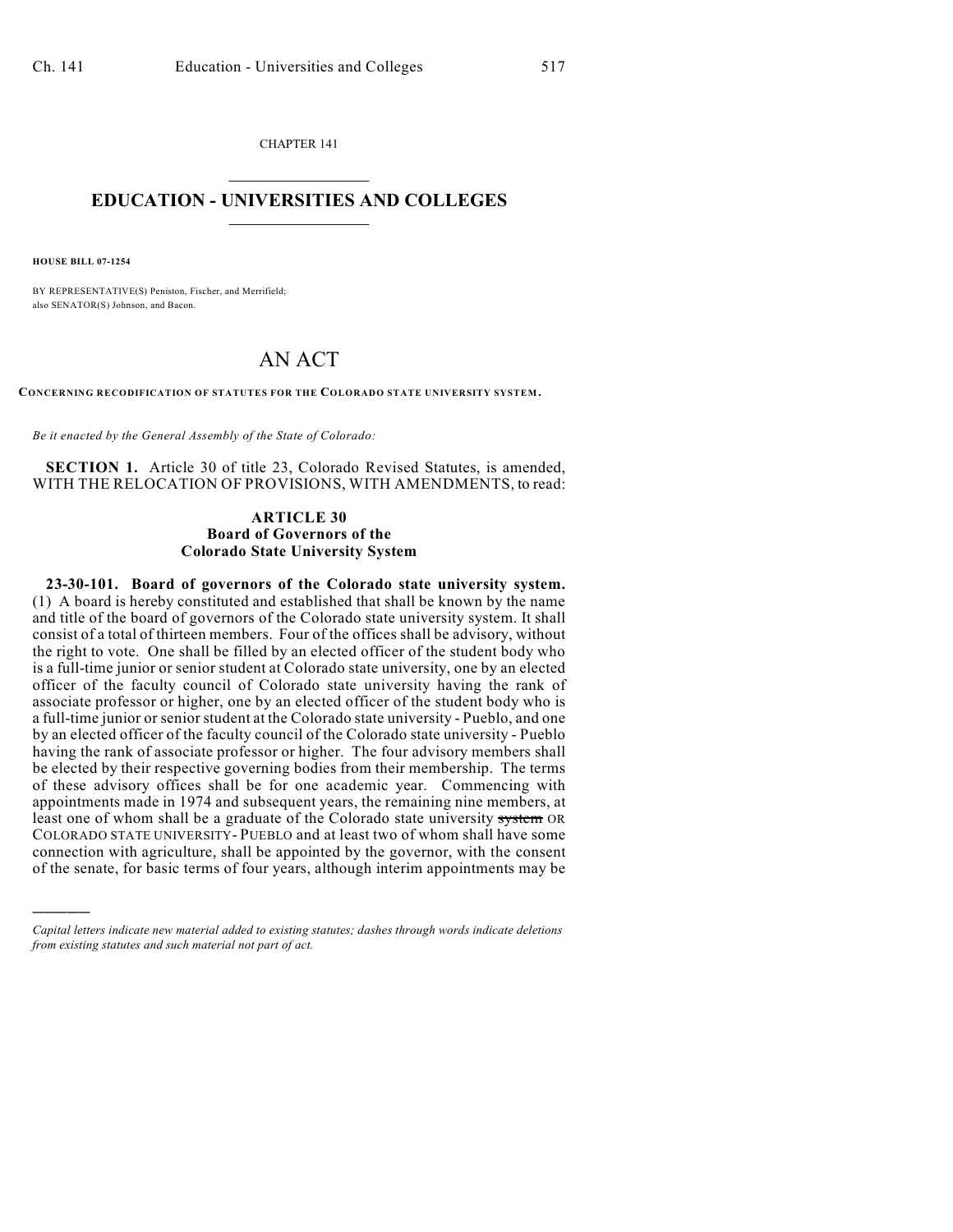made for lesser periods so that at least two of the nine terms will expire in each calendar year. Notwithstanding any other provision of this section, the term of each member serving on the board of governors as of May 26, 2006, shall be extended to expire on December 31 of the calendar year in which the member's appointed term would otherwise expire. Members appointed on or after January 1, 2007, shall serve terms of up to four years, expiring on December 31 of the third calendar year following the calendar year in which the member is appointed. For terms ending on or after December 31, 2006, the governor shall appoint a succeeding member on or before March 1 immediately following the expiration of the term. No person, elected under this section, shall serve on the board for more than two terms, regardless of the length of the terms; except that a member of the board, whether elected or appointed, shall continue to serve until a successor is elected or appointed and confirmed by the senate. Of the nine members appointed by the governor, no more than five members shall be from the same political party. For the purposes of this section, "full-time student" means the same as it does in the respective institutions.

(2) (a) Whenever any law of this state refers to the state board of agriculture, it shall be taken to refer to the board of governors of the Colorado state university system. The legal effect of any statute heretofore designating the board of governors of the Colorado state university system by any other name, or property rights heretofore acquired and obligations heretofore incurred under any other name, shall not be impaired.

(b) The revisor of statutes is authorized to make such changes in other provisions of the statutes as may be necessary to conform such provisions to the change of name of the board specified in subsection (1) of this section.

**23-30-102. Board body corporate - powers relating to real and personal property.** (1) The board of governors of the Colorado state university system is a body corporate, capable in law of suing and being sued; of taking, holding, ACQUIRING, EXCHANGING, and selling, AND DETERMINING THE USES OF personal property and real estate, OR ANY INTEREST THEREIN, THE OWNERSHIP OF WHICH IS VESTED IN THE BOARD OF GOVERNORS OF THE COLORADO STATE UNIVERSITY SYSTEM OR THE ENTITIES GOVERNED BY IT; of contracting and being contracted with; of having and using a corporate seal; and of causing to be done all things necessary to carry out the provisions of this part 1.

(1.5) THE BOARD OF GOVERNORS OF THE COLORADO STATE UNIVERSITY SYSTEM SHALL REPORT ALL SALES, LEASES, OR EXCHANGES OF REAL PROPERTY TO THE COLORADO COMMISSION ON HIGHER EDUCATION.

(2) The board of governors of the Colorado state university system has the power to lease personal property, the ownership of which is vested in THE Colorado state university SYSTEM, OR ON BEHALF OF ANY ENTITY GOVERNED BY IT, for a term not to exceed eighty years to state or federal governmental agencies and to persons or corporations, public or private.

(2.5) Subject to such reviews and approvals of state agencies as are required by law, the board of governors of the Colorado state university system has the power to sell, lease, or exchange real property, acquired other than by general fund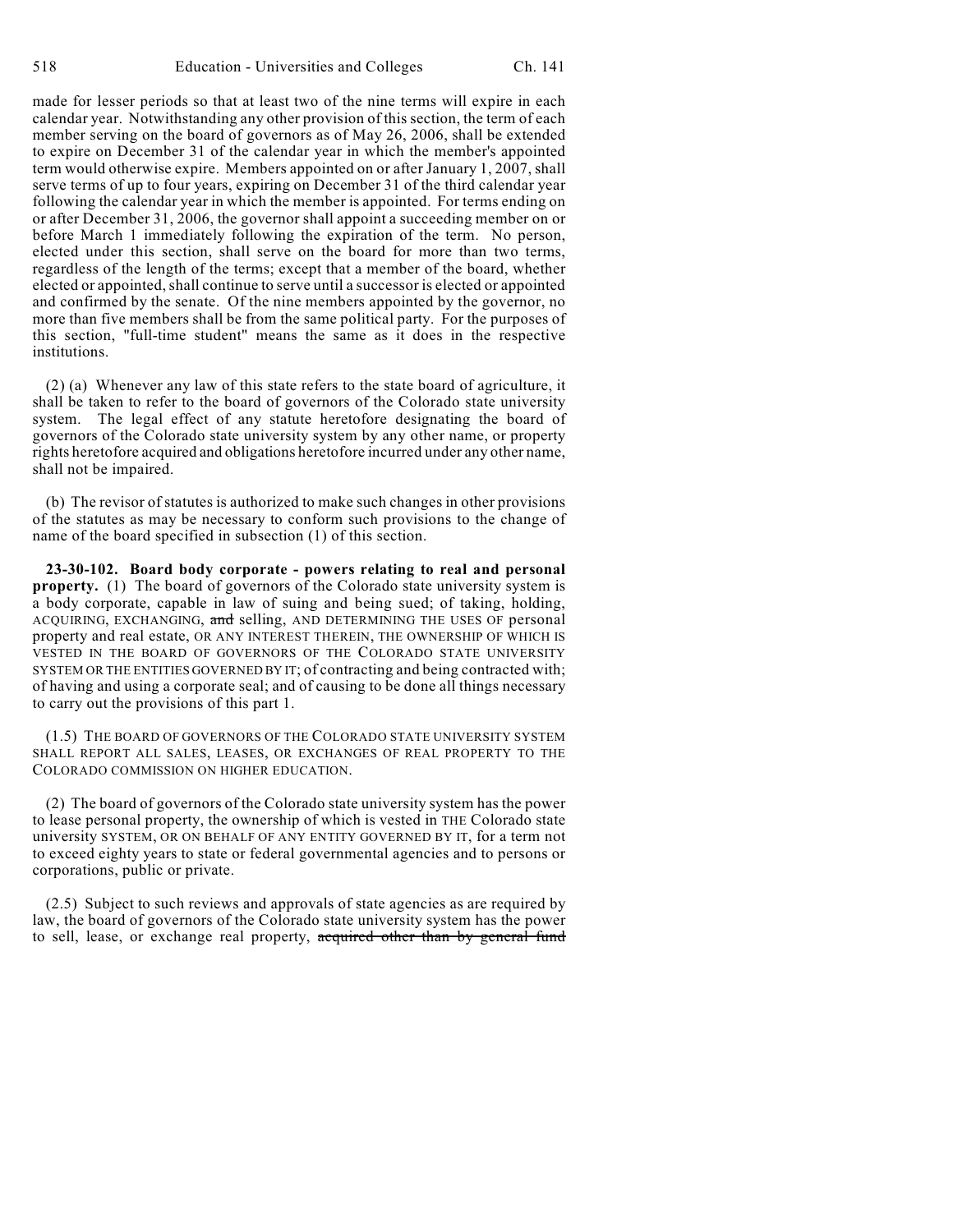appropriations, or any interest therein, including any mineral rights, the ownership of which is vested in the board of governors of the Colorado state university system or ON BEHALF OF any organization ENTITY governed by it. All moneys which arise from the sale, lease, or exchange of said real property, or any interest therein, and all funds transferred pursuant to this subsection (2.5), together with any interest arising from the investment of said moneys and funds, shall be under the exclusive control of the board of governors of the Colorado state university system. The state treasurer is instructed to turn over to the board of governors of the Colorado state university system all the moneys, warrants, bonds, and other securities of any nature, and any interest earned thereon, that have come from the sale, lease, or exchange of said real property, or any interest therein, including any mineral rights.

(3) The board of governors of the Colorado state university system has the power to lease any real property or any interest therein owned by it on behalf of any organization ENTITY governed by it for mineral exploration, development, and production purposes, upon such terms and conditions as may be prescribed and contracted by the board in the exercise of its best judgment as being in the best interests of said organization ENTITY. Any lease of mineral rights shall be for a term not to exceed ten years and so long thereafter as minerals are produced and shall provide for a royalty of not less than the royalty for present CURRENT commercial agreements which are generally accepted as fair royalty returns, which royalty may be reduced proportionately under an appropriate provision in the lease if the interest in said board is less than a full interest in the land or mineral rights in the land described in the lease. All royalties received under lease agreements made pursuant to the authority of this section shall be remitted by the board of governors of the Colorado state university system to the state treasurer for deposit in the general fund. Whenever, in the opinion of the board and because of the size, shape, or current use of any tract of land owned by said board on behalf of any organization ENTITY governed by it, any lease of such tract provides that no mineral development or production be conducted on the land covered thereby, such lease shall be for a term not to exceed ten years and so long thereafter as the board may share in royalties payable on account of the production of minerals from lands adjacent to such tract so leased.

(4) Whenever deemed by the board of governors of the Colorado state university system to be in the best interests of any organization ENTITY governed by it, the board may enter into a unit agreement providing ON BEHALF OF THE ENTITY, WHICH UNIT AGREEMENT MAY PROVIDE for the pooling, unitization, or consolidation of acreage covered by any oil and gas lease executed by the board with other acreage for oil and gas exploration, development, and production purposes and also providing PROVIDE for the apportionment or allocation of royalties among the separate tracts of land included in the unit or pooling agreement on an acreage or other equitable basis, and said THE board may change, by such agreement and with the consent of the lessee under the lease, any or all of the provisions of any lease issued by it, including the term of years for which the lease was originally granted, in order to conform such THE lease to the terms and provisions of the unit or pooling agreement and to facilitate the efficient and economic production of oil and gas from the lands subject to such agreement.

(5) The leasing of real property or any interest therein held by the board of governors of the Colorado state university system under the provisions of this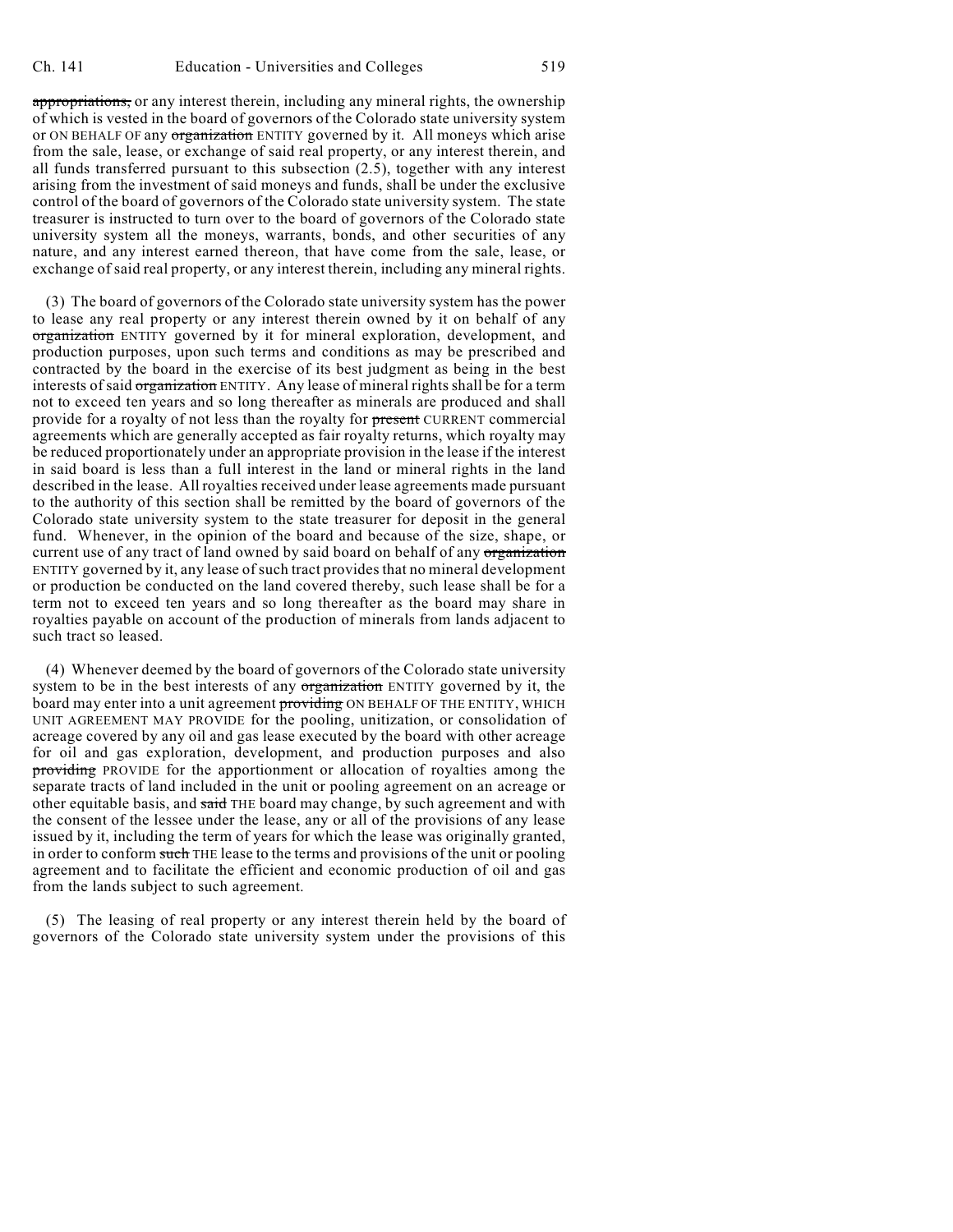section shall not be deemed to be a sale of such property.

(6) The board of governors of the Colorado state university system has the power to exchange real property or any interest therein owned by the board on behalf of any organization ENTITY governed by it for lands or interests in lands which the board, in the exercise of its best judgment, believes to be in the best interests of said organization ENTITY in the furtherance of its programs.

(7) The authority of the board of governors of the Colorado state university system to execute oil and gas or other mineral leases of lands owned by the board prior to June 3, 1977, is hereby confirmed and acknowledged, and no such lease heretofore executed by the board shall be invalid for want of such authority.

**23-30-103. Vacancies - compensation.** Any vacancy in the office of any member of the said board OF GOVERNORS OF THE COLORADO STATE UNIVERSITY SYSTEM appointed by the governor caused by death, resignation, or removal from the state may be filled by a majority of the voting members. Any vacancy in the elected office on the board shall be filled by reelection for the unexpired term. The members of the board shall receive no compensation for their services but may be allowed actual traveling expenses REIMBURSEMENT FOR EXPENSES INCURRED THAT ARE REASONABLE, NECESSARY, AND DIRECTLY RELATED TO AN INDIVIDUAL'S DUTIES AS A BOARD MEMBER upon presenting an itemized bill for the same.

**23-30-104. Meetings of board.** The board shall meet at the Colorado state university twice annually and may meet at other times and places at the call of the chairman CHAIR who has the power in case of emergency to call special meetings of the board. Upon the written request of any three members of the board, it is the duty of the chairman CHAIR of the board to call a special meeting thereof at such time and place as shall be designated in the written request therefor. A quorum of the board shall be a majority of voting members of the board.

**23-30-105. Election of officers - terms.** (1) The board of governors of the Colorado state university system shall, at its biennial A meeting to be held on the second Wednesday in May, elect from its membership a chairman CHAIR and a vice-chairman VICE-CHAIR and also from its membership or from outside its membership a secretary and a treasurer, all of which said officers shall hold the office to which they are chosen for a period of two years from said date THE DATE OF ELECTION and until their successors are duly elected and qualified. The secretary shall give bond in favor of said board in the sum of five thousand dollars with good and sufficient sureties to be approved by said board, conditioned that he or she will AN AMOUNT DEEMED SUFFICIENT BY THE BOARD AND discharge all the duties of said office, account for all moneys which lawfully come into the secretary's hands, and pay the same over to the treasurer of the board on or before the tenth day of each month. The treasurer shall give bond in the sum of one hundred thousand dollars in favor of said board, with good and sufficient sureties to be approved by said board, conditioned that he or she will AN AMOUNT DEEMED SUFFICIENT BY THE BOARD AND safely keep and account for all moneys received by the treasurer and pay the same out only on warrants of the board of governors of the Colorado state university system, signed by its chairman CHAIR and countersigned by its chief financial officer.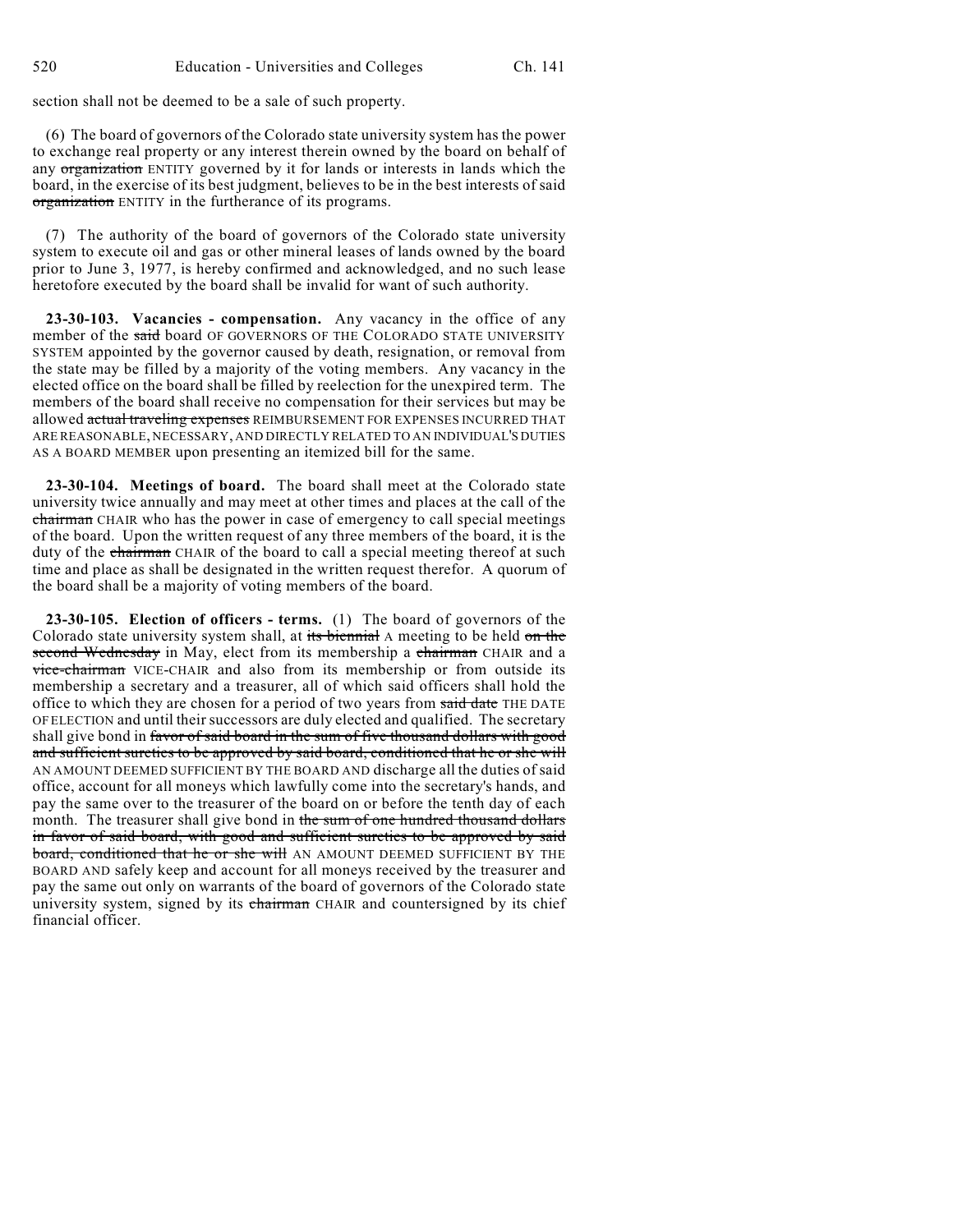(2) The state treasurer is custodian of all funds granted to the Colorado state university SYSTEM derived from state appropriations or appropriations made by the congress of the United States. The controller is entitled to draw said fund FUNDS either from the state treasury or from the treasury of the United States upon orders issued by the board of governors of the Colorado state university system, signed by its president CHAIR and countersigned by its secretary. The secretary and treasurer shall receive such compensation as may be fixed by the board of governors of the Colorado state university system.

**23-30-106. Board of governors of the Colorado state university system fund - creation - control - use.** (1) There is hereby created in the state treasury the board of governors of the Colorado state university system fund which shall be under the control of and administered by the board of governors of the Colorado state university system in accordance with the provisions of this article. Except as otherwise allowed by section 24-36-103 (2), C.R.S., all moneys received or acquired by the board of governors of the Colorado state university system or any of the institutions ENTITIES it governs, whether by appropriation, grant, contract, or gift, by sale or lease of surplus real or personal property, or by any other means, whose disposition is not otherwise provided for by law, and all interest derived from the deposit and investment of moneys in the fund shall be credited to said THE fund. The moneys in the fund are hereby continuously appropriated to the board of governors of the Colorado state university system and shall remain in the fund and shall not be transferred or revert to the general fund of the state at the end of any fiscal year.

(2) The moneys in the board of governors of the Colorado state university system fund shall be used by the board of governors of the Colorado state university system for the payment of salaries and operating expenses of the board and the institutions ENTITIES it governs and for the payment of any other expenses incurred by the board in carrying out its statutory powers and duties.

(3) Moneys in the board of governors of the Colorado state university system fund which are not needed for immediate use by the board of governors of the Colorado state university system may be invested by the state treasurer in investments authorized by sections 24-36-109, 24-36-112, and 24-36-113, C.R.S. The board shall determine the amount of moneys in the fund which may be invested and shall notify the state treasurer in writing of such amount.

**23-30-107. Duties of secretary.** (1) The secretary of the board shall keep the secretary's office at such place as the board directs. It is the duty of the secretary to keep a record of the transactions of the board of governors of the Colorado state university system and of the Colorado state university and farms KEEP AND FILE ALL REPORTS THAT MAY BE REQUIRED AT ANY TIME, which shall be open at all times to the inspection of any citizen of the state. The secretary shall also have the custody of all books, papers, documents, and other property which may be deposited in the secretary's office. including specimens of the vegetable and animal kingdoms of the state or counties; keep and file all reports which may be made from time to time by the different agricultural and horticultural societies and all correspondence of the office from other persons and societies appertaining to the general business of husbandry; and address circulars to societies and the best practical farmers in the state and elsewhere with the view of eliciting information upon the newest and best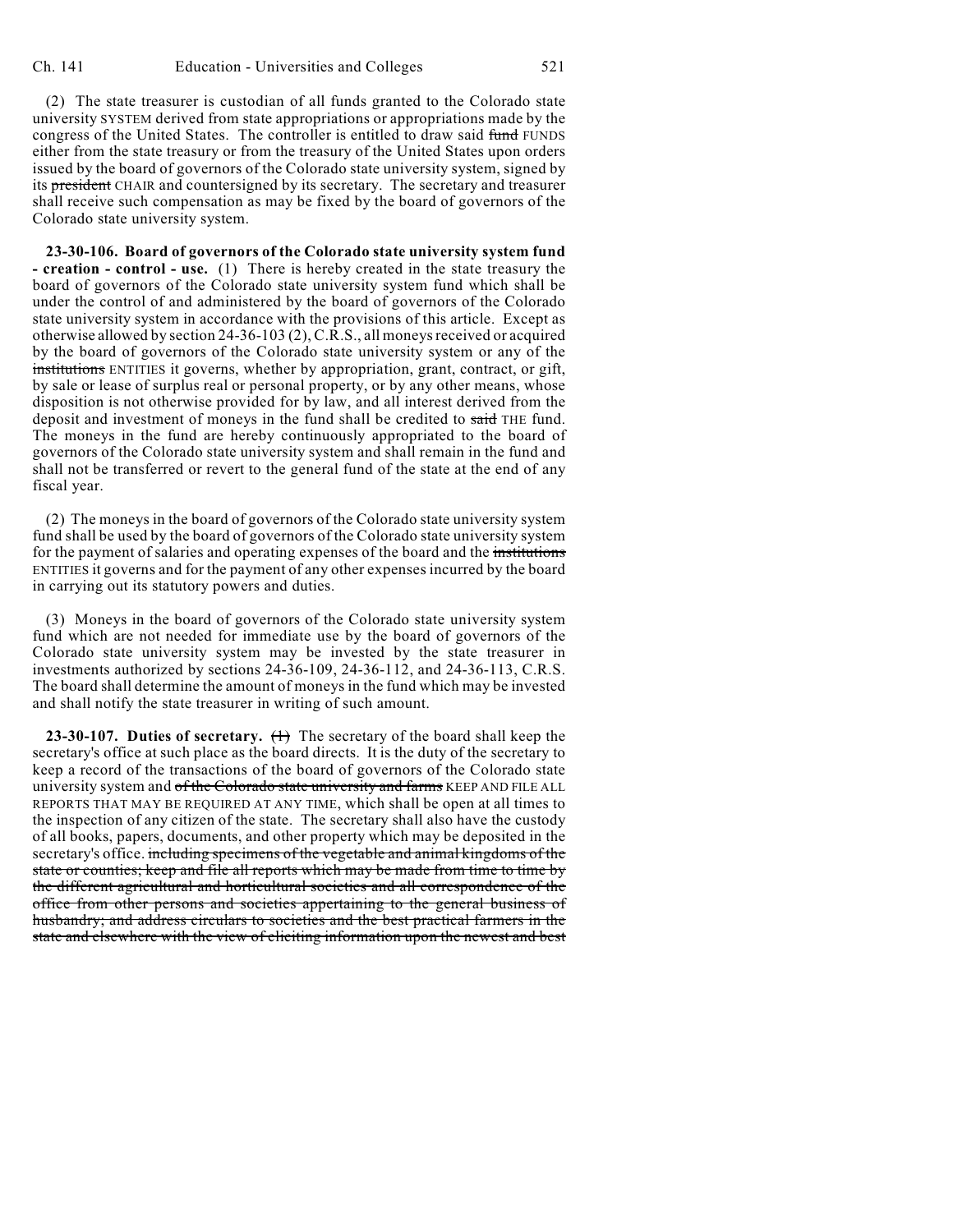mode of irrigation, and the culture of those products, vegetables, and trees adapted to the soil and climate of this state, and on all subjects connected with field culture, horticulture, stock raising, and the dairy.

(2) The secretary shall encourage the formation of agricultural societies throughout the state and purchase, receive, and distribute such rare and valuable seeds, plants, shrubbery, and trees as it may be in his or her power to procure from the general government and such other sources and as may be adapted to our climate and soils. The secretary shall also encourage the importation of improved breeds of horses, cattle, sheep, hogs, and other livestock and the invention and improvement of laborsaving implements of husbandry and diffuse information in relation to the same. The secretary shall encourage such domestic industry and household arts as are calculated to promote the general thrift, wealth, and resources of the state.

(3) To effect these objects the secretary shall correspond with the patent office at Washington and representatives of our national government abroad and, if possible, procure valuable contributions of agriculture from those sources. The secretary shall aid, as far as possible, in obtaining contributions to the museums and the library of the Colorado state university and thus aid in the promotion of agricultural science and literature.

**23-30-108. Warrants signed by whom.** All expenses of the board of governors of the Colorado state university system shall be paid from the amounts duly set aside by the board for said purpose by warrants duly signed by its chairman CHAIR and countersigned by its chief financial officer as appointed by the board.

**23-30-109. [Formerly 23-31-104] Program to be made.** The board OF GOVERNORS OF THE COLORADO STATE UNIVERSITY SYSTEM and faculty shall annually make a program PROGRAMS of theoretical and practical instruction.

**23-30-110. [Formerly 23-31-105] Duration of course.** A full course of study in the institution shall embrace not less than four years. The board of governors of the Colorado state university system may institute winter courses of lectures for persons other than students of the institution INSTITUTIONS GOVERNED BY THE BOARD under necessary rules and regulations.

**23-30-111. [Formerly 23-31-106] Academic year - term - suspension.** The academic year shall consist of not less than nine calendar months. This THE academic year may be divided into such terms by the board of governors of the Colorado state university system as in their judgment will bestsecure the objects for which the university was UNIVERSITIES GOVERNED BY THE BOARD WERE founded. The board at any time may temporarily suspend the A university in case of fire, the prevalence of fatal diseases, or other unforeseen calamity.

**23-30-112. [Formerly 23-31-107] Tuition fees - discrimination.** The board of governors of the Colorado state university system shall fix tuition in accordance with the level of cash fund appropriations set by the general assembly for the university ENTITIES IT GOVERNS pursuant to section  $23-1-103.5$ . The board may discriminate in regard to tuition between students from this state and students from other states.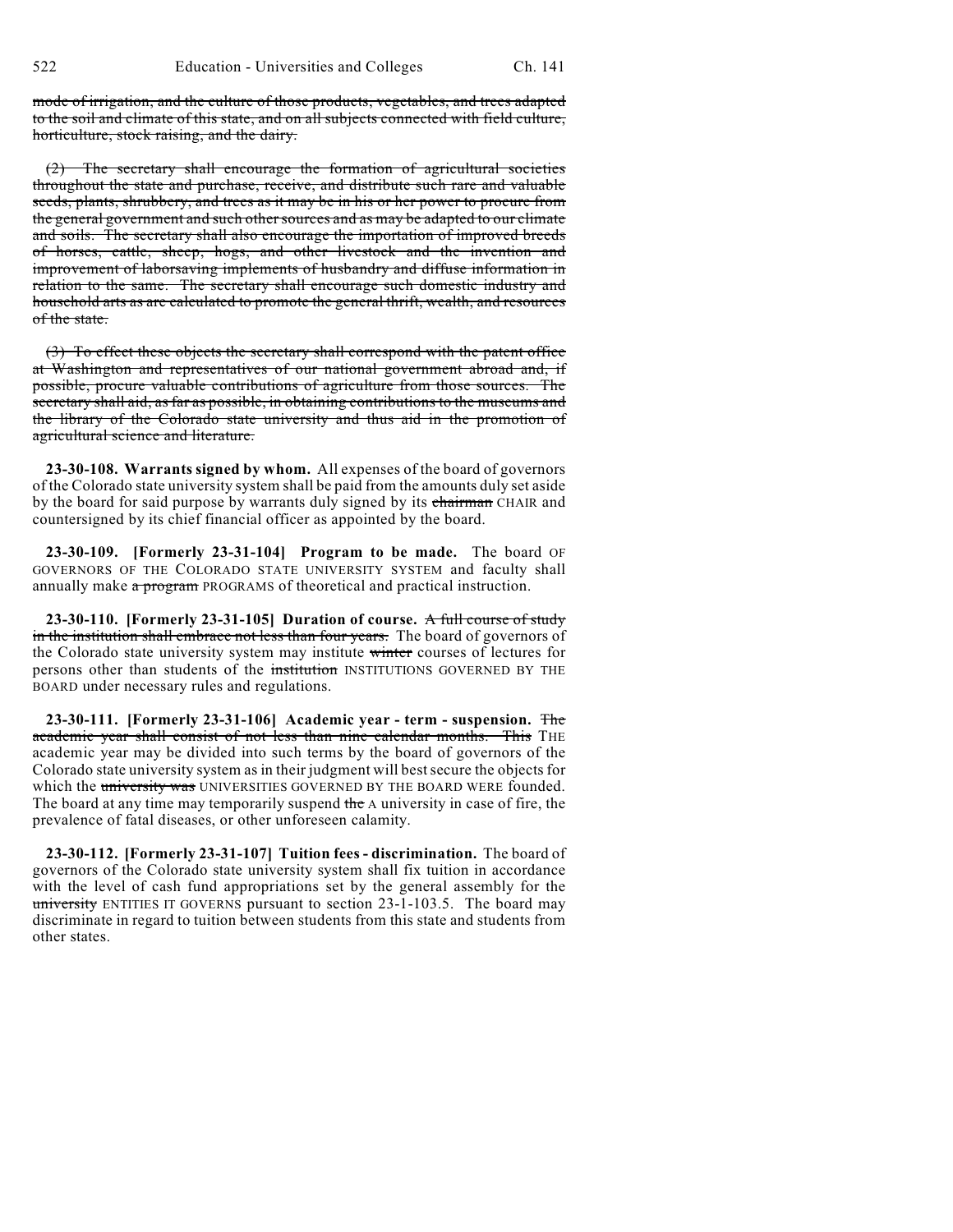**23-30-113. Board's personnel powers.** THE BOARD OF GOVERNORS OF THE COLORADO STATE UNIVERSITY SYSTEM HAS AUTHORITY OVER ALL PERSONNEL MATTERS RELATING TO THE SYSTEM AND THE INSTITUTIONS AND ENTITIES IT GOVERNS. THE BOARD MAY DELEGATE ALL OR PART OF ITS POWERS OVER PERSONNEL MATTERS IN ACCORDANCE WITH SECTION 23-5-117.

**23-30-114. Board to choose chancellor and certain staff.** (1) IT IS THE DUTY OF THE BOARD OF GOVERNORS OF THE COLORADO STATE UNIVERSITY SYSTEM TO CHOOSE:

(a) A CHANCELLOR OF THE COLORADO STATE UNIVERSITY SYSTEM, WHO SHALL SERVE AS THE CHIEF EXECUTIVE OFFICER OF THE SYSTEM; AND

(b) OTHER SYSTEM STAFF THAT REPORT DIRECTLY TO THE BOARD.

**23-30-115. Chancellor to choose certain staff.** PURSUANT TO SECTION 23-30-113, THE BOARD OF GOVERNORS OF THE COLORADO STATE UNIVERSITY SYSTEM MAY DELEGATE TO THE CHANCELLOR OF THE COLORADO STATE UNIVERSITY SYSTEM THE POWER TO CHOOSE SUCH PERSONNEL AS MAY BE NEEDED AS SYSTEM STAFF, WHICH PERSONNEL SHALL REPORT DIRECTLY TO THE CHANCELLOR.

**23-30-116. [Formerly 23-31-109] Board to choose presidents.** It is the duty of the board of governors of the Colorado state university system to choose  $\pi$ president THE PRESIDENTS of the Colorado state university before the first academic term of the institution. The board shall then proceed to choose such professors, tutors, and employees as the necessities of the institution demand INSTITUTIONS IT GOVERNS. In case of A vacancy in the AN office of president, or in case a suitable person cannot be selected, the senior professor BOARD SHALL APPOINT AN INTERIM PRESIDENT WHO shall perform the duties of the office until the board elects SELECTS a president.

**23-30-117. Presidents to choose faculty and staff.** PURSUANT TO SECTION 23-30-113, THE BOARD OF GOVERNORS OF THE COLORADO STATE UNIVERSITY SYSTEM MAY DELEGATE TO THE PRESIDENTS OF THE INSTITUTIONS IT GOVERNS THE POWER TO CHOOSE SUCH PROFESSORS AND STAFF AS THE NECESSITIES OF THEIR INSTITUTIONS REQUIRE.

**23-30-118. [Formerly 23-31-111] Board to fix salaries.** The board shall fix the salaries of the president CHANCELLOR, PRESIDENTS, professors, and other employees of the university SYSTEM AND UNIVERSITIES and prescribe their respective duties. The board may remove the **president** CHANCELLOR, PRESIDENTS, or subordinate officers and fill all vacancies.

**23-30-119. [Formerly 23-31-112] Board to confer degrees.** The board, with the advice of the faculty, shall prescribe the books to be used in the institution and confer such degrees or testimonials as are conferred by similar institutions.

**23-30-120. [Formerly 23-31-120] Current expenses, how paid.** (1) The current expenses of the board of governors of the Colorado state university system, the Colorado state university, and the experiment station COLORADO STATE UNIVERSITY -PUEBLO shall be paid from the amounts duly set aside by the board for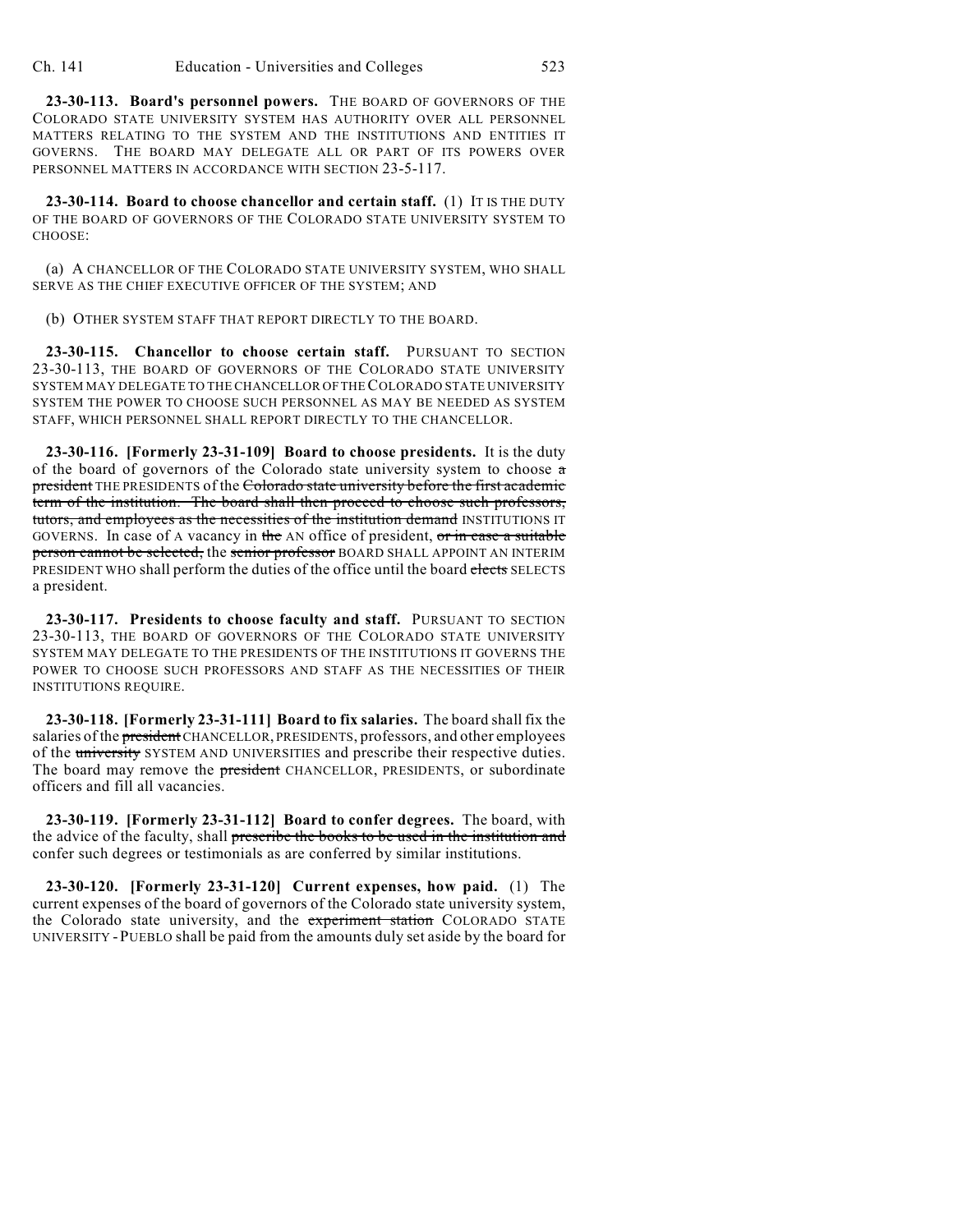said purpose, by warrants drawn on the treasurer of said THE board, duly signed by its chairman CHAIR and countersigned by its secretary. The secretary shall collect all moneys due the university on account of any fees, sales of stock, property, and farm produce and pay the same over to said treasurer, taking a receipt therefor.

(2) It is the duty of the controller when any funds are available for the use and benefit of the university BOARD OR THE ENTITIES IT GOVERNS, upon an order signed by the chairman CHAIR and countersigned by the secretary of the board of governors of the Colorado state university system in favor of the treasurer of the board, to issue a warrant upon the state treasurer in favor of the treasurer of the board.

(3) The treasurer of the board shall keep a just and true account of all funds so received in separate accounts according to the source of said THE funds and make a report thereon, from time to time, to the board of governors of the Colorado state university system, including an annual report at the close of the fiscal year and such separate and other reports as the board may require, concerning all of said THE funds. THE DUTIES OF THE TREASURER MAY, UPON APPROVAL BY THE BOARD, BE DELEGATED TO THE CHIEF FINANCIAL OFFICER OF THE COLORADO STATE UNIVERSITY SYSTEM.

**SECTION 2.** Article 31 of title 23, Colorado Revised Statutes, is amended, WITH THE RELOCATION OF PROVISIONS, and the said article 31 is further amended BY THE ADDITION OF THE FOLLOWING NEW PARTS CONTAINING RELOCATED PROVISIONS, WITH AMENDMENTS, to read:

### **ARTICLE 31 Colorado State University**

# PART 1 GENERAL PROVISIONS

**23-31-101. University established - role and mission.** There is hereby established a university at Fort Collins to be known as Colorado state university. Colorado state university shall be a comprehensive graduate research university with selective admission standards offering a comprehensive array of baccalaureate, masters, and doctoral degree programs. Consistent with the tradition of land grant universities, Colorado state university has exclusive authority to offer graduate and undergraduate programs in agriculture, forestry, natural resources, and veterinary medicine. The Colorado commission on higher education, in consultation with the board of governors of the Colorado state university system, shall designate those graduate level programs that are the primary responsibility of Colorado state university. Colorado state university has the responsibility to provide on a statewide basis, utilizing when possible and appropriate the faculty and facilities of other educational institutions, those graduate level programs. The commission shall include in its funding recommendations a level of general fund support for these programs.

**23-31-102. Name changed.** The agricultural college at Fort Collins, declared to be an institution of the state by section 5 of article VIII of the state constitution AS SAID SECTION EXISTED PRIOR TO JANUARY 11, 1973, and designated under the name and title of the "Colorado agricultural and mechanical college" by section 124-10-1,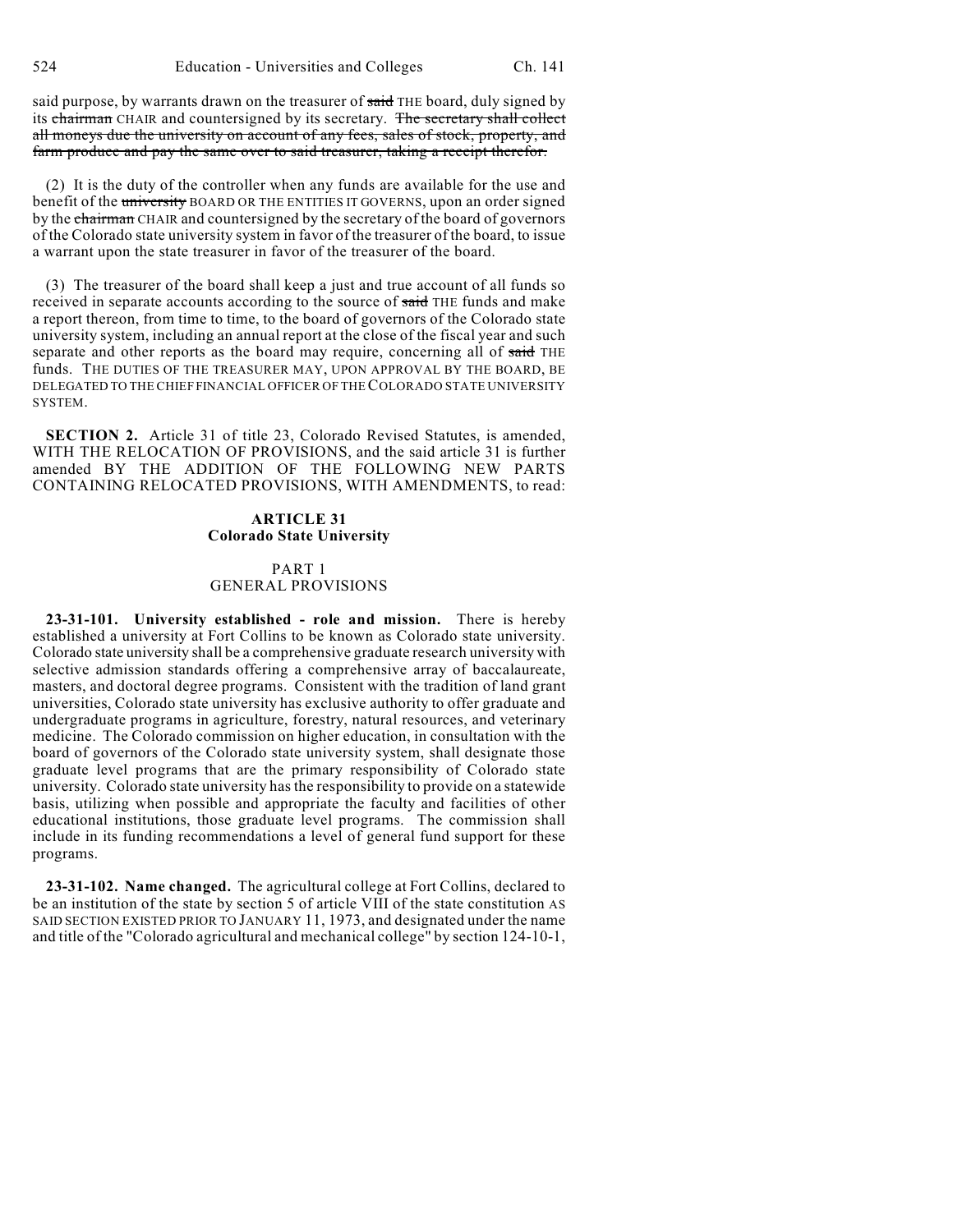CRS 53, after May 1, 1957, shall be designated under the name and title of the "Colorado state university". The legal effect of any statute prior to May 1, 1957, designating such institution by any other name, or property rights acquired and obligations incurred prior to May 1, 1957, under any other name, shall not be impaired hereby.

**23-31-103. [Formerly 23-31-108] Board to control college and lands.** The board of governors of the Colorado state university system has the general control and supervision of the Colorado state university the farm pertaining thereto, and lands AND THE USE THEREOF, which may be vested in the university by state or national legislation and of all appropriations made by the state for the support of the same. The board has plenary power to adopt all such ordinances, bylaws, and regulations, not in conflict with the law, as they may deem necessary to secure the successful operation of the university and promote the designed objects.

**23-31-104. [Formerly 23-31-113] Who shall constitute faculty.** The president professors, and farm managers AND THE FACULTY shall constitute the faculty of the Colorado state university. The president of the college shall be the president of the faculty. The secretary of the board of governors of the Colorado state university system shall be a member and secretary of the faculty.

**23-31-105. [Formerly 23-31-115] Duty of faculty.** The faculty shall have charge of the laboratories, library, and museums THE RESPONSIBILITY FOR MAKING ACADEMIC POLICY AND GOVERNING THE ACADEMIC AFFAIRS of the institution COLORADO STATE UNIVERSITY.

**23-31-106. [Formerly 23-31-117] President - duties.** The president shall be chief executive officer of the Colorado state university, and it is his or her duty to see that the rules and regulations of the board of governors of the Colorado state university system and the faculty are observed and executed.

**23-31-107. [Formerly 23-31-118] President may remove officers.** The subordinate officers and employees, not members of the faculty, shall be under the direction of the president and in the recess of the board, removable at his or her discretion. The president may fill vacancies that may be thus or otherwise created. The president's action in these respects shall be submitted to the approval of the board of governors of the Colorado state university system at its next meeting OF SUCH SUBORDINATE OFFICERS AND EMPLOYEES SUBJECT TO HIS OR HER PERSONNEL POWER.

**23-31-108. [Formerly 23-31-119] President may be professor.** The president may or may not perform the duties of a professor, as the board of governors of the Colorado state university system shall determine. If he or she performs the duties of professor or if the duties of the president are exercised by a president pro tem, a superintendent of the farm may be appointed who shall have the general superintendence of the business pertaining to the farm and the land and other property of the institution and who shall be a member of the faculty.

**23-31-109. [Formerly 23-31-121] Report of experimental operations.** All agricultural operations on the farm shall be carried on experimentally for the instruction of the students and with a view to the improvement of the science of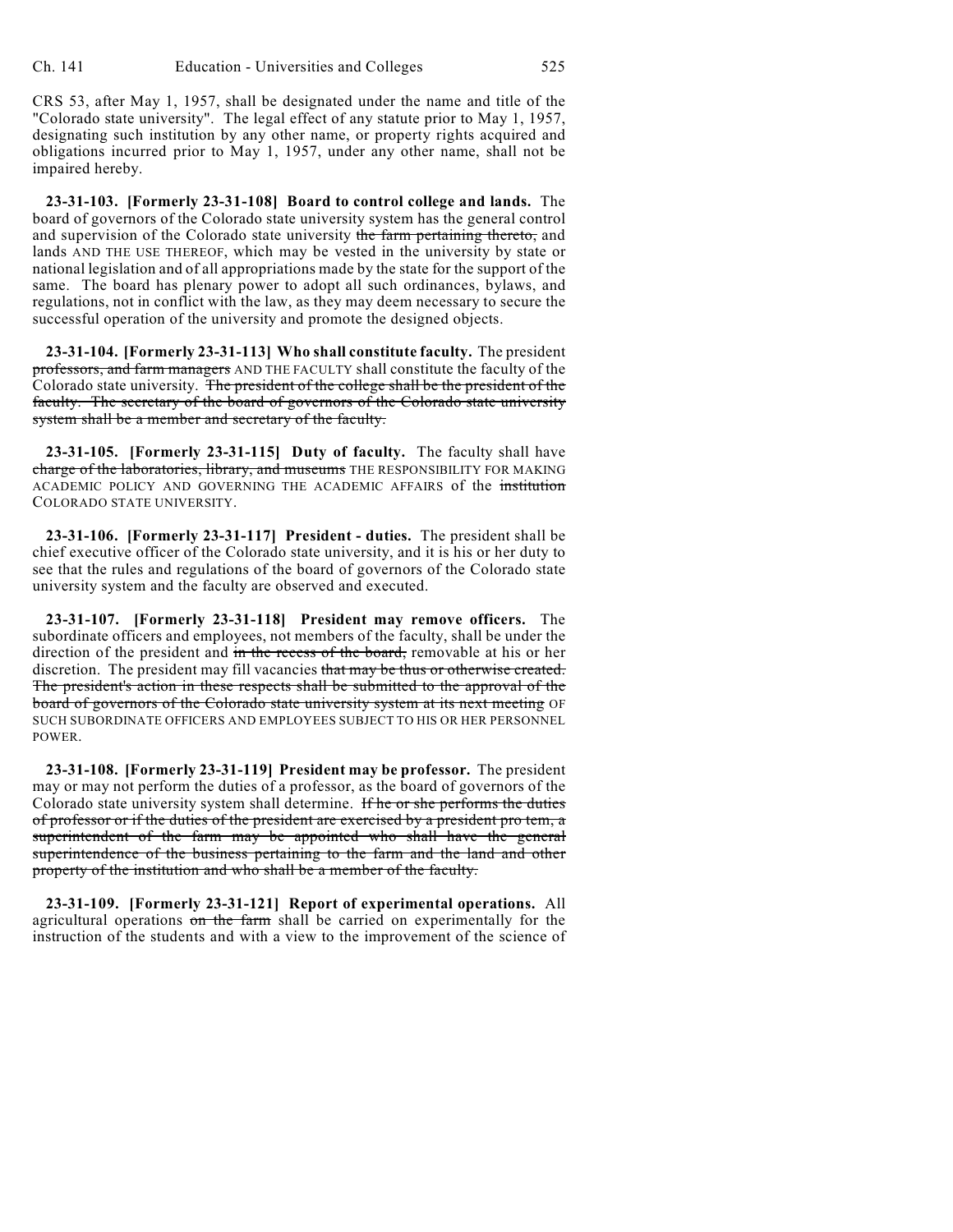agriculture in the state of Colorado. Such reports as may be required by the board of governors of the Colorado state university system shall be submitted in accordance with the directions of the board.

**23-31-110. [Formerly 23-31-127] Pledge of income from facilities or equipment.** (1) The board of governors of the Colorado state university system, designated in this section as the "board", is authorized to enter into a contract for the advancement of moneys for the acquisition of facilities or equipment, or both, for the Colorado state university auditorium-gymnasium, and in connection with or as a part of such contract to pledge the net income, or any part of such net income, to be derived from such facilities or equipment, or both, so acquired, and to pledge special student fees assessed for the purpose of financing such facilities or equipment, or both, as security for the repayment of the moneys advanced therefor, together with interest thereon. For the same purpose, the board is also authorized to pledge the net income derived from any similar facility or equipment, or portion thereof, which was not acquired with moneys appropriated to Colorado state university, if such net income derived from such similar facility or equipment, or portion thereof, is unpledged or, if pledged, is currently in excess of the amount required to amortize the advancements and interest thereon for which such net income has been obligated.

(2) The board shall not pledge the general income of the COLORADO STATE university or create any mortgage upon property belonging to such institution or obligate the state of Colorado for the purpose of repaying or receiving any funds raised or advanced under the provisions of this section.

(3) Any advancement of moneys may be evidenced by revenue bonds or warrants to be executed by and on behalf of Colorado state university and containing such terms and provisions, including provisions for redemption prior to maturity and a maximum net effective interest rate, as may be determined by the board. of such institution. Such revenue bonds or warrants shall bear interest at a rate such that the net effective interest rate of the issue of bonds does not exceed the maximum net effective interest rate fixed, which interest shall be payable semiannually or annually. Such revenue bonds or warrants may be sold at less than par, but they may not be sold at a price such that the net effective interest rate of the issue of bonds or warrants exceeds the maximum net effective interest rate fixed. Any such revenue bonds or warrants may be refunded if in the judgment of the board such refunding is to the best interests of the university.

(4) If the net income derived from such facilities or equipment so acquired under the provisions of this section exceeds the amount required for the amortization of any advancement made therefor, together with interest thereon, the board may apply such surplus to the redemption of such securities prior to maturity of such securities according to redemption provisions thereof, or such surplus net income may be used by the board for the purposes of altering or adding to any existing equipment or facilities acquired pursuant to the provisions of this section.

(5) All obligations and the income therefrom shall be exempt from taxation, except inheritance, estate, and transfer taxes.

#### **23-31-111. [Formerly 23-31-128] Rents or charges for buildings and**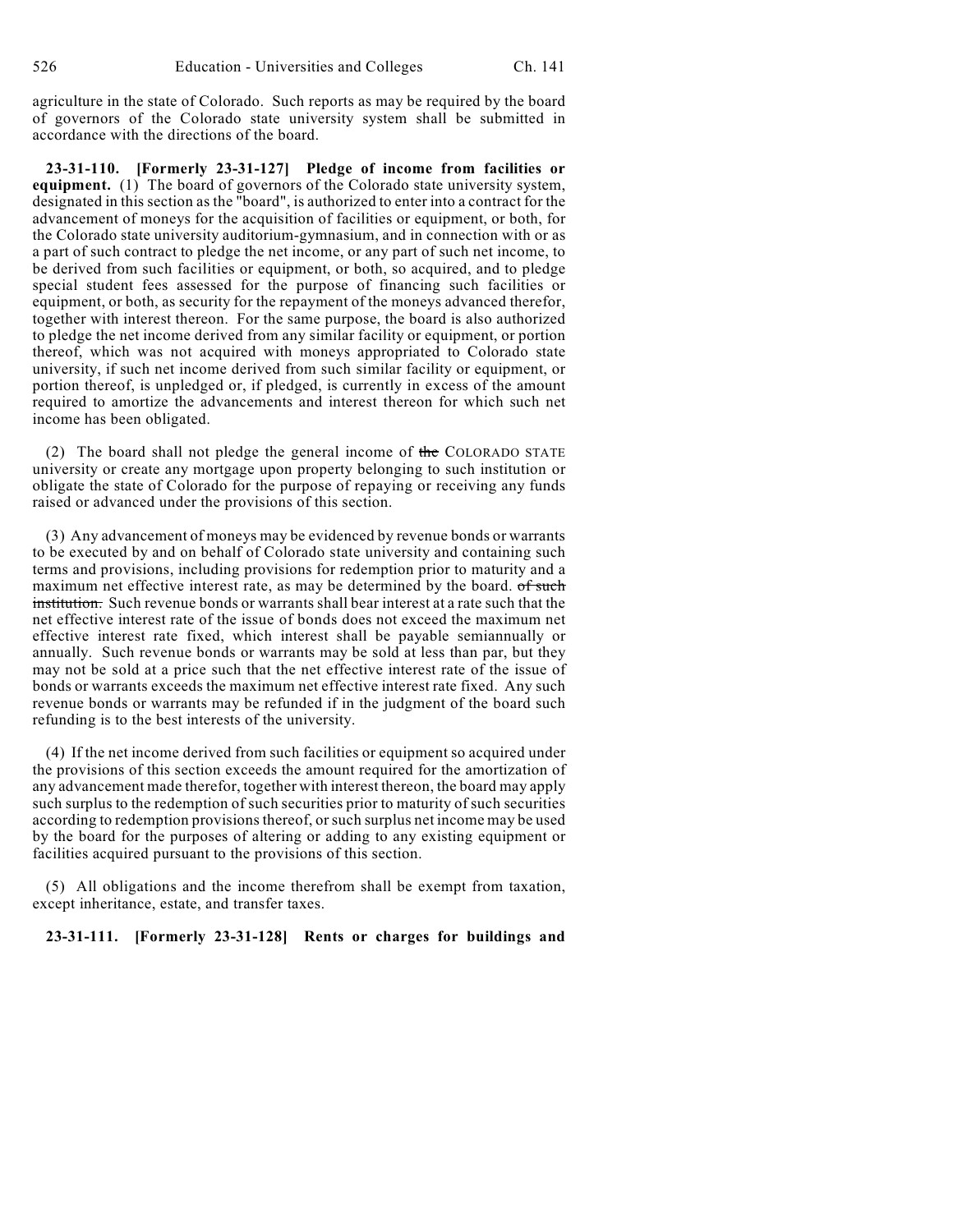**facilities for research.** The board of governors of the Colorado state university system of Colorado state university is authorized to contract for or impose and collect rents or charges for the use of university buildings and facilities for research, including research conducted by or under the auspices of Colorado state university. Such rents or charges shall be at a level reasonably calculated to return or amortize the cost of such buildings and facilities within a reasonable period not exceeding the life of such buildings and facilities; but such user charges or rents may not be imposed and collected in such a manner as to require payment directly or indirectly from the state general fund, tuition receipts, or student fees.

**23-31-112. [Formerly 23-31-129] Research building revolving fund appropriation of fund.** There is established in the office of the state treasurer a fund to be known as the Colorado state university research building revolving fund, and there shall be credited to said fund the user charges or rents authorized by section 23-31-128 SECTION 23-31-111 and imposed by the board of governors of the Colorado state university system, specific appropriations or grants or gifts made to said fund, the proceeds of the sale of anticipation warrants authorized by sections 23-31-128 to 23-31-130 THIS SECTION AND SECTIONS 23-31-111 AND 23-31-113, and the proceeds from the issuance and sale of bonds pursuant to section 23-31-134 SECTION 23-31-117. No payments from student fees, tuition receipts, or general funds shall be deposited in the research building revolving fund. All interest earned on the investment of moneys in the fund shall be credited to the fund and shall be a part of the fund, and such moneys shall not be transferred or credited to the general fund or to any other fund. All such moneys so credited to said fund are appropriated to Colorado state university for the payment of maintenance and operating costs for its research buildings and facilities and for planning, constructing, acquiring, renovating, and equipping research buildings and facilities, wherever located in the state of Colorado, for Colorado state university. Any such buildings and facilities shall be related to the research mission of the university.

**23-31-113. [Formerly 23-31-130] Anticipation warrants.** The state treasurer is authorized to issue anticipation warrants in such amounts as requested by the board of governors of the Colorado state university system, the total amount of which shall not exceed one million dollars, to be repaid exclusively from the user revenues accruing to the Colorado state university research building revolving fund as provided in sections 23-31-128 to 23-31-130 THIS SECTION AND SECTIONS 23-31-111 AND 23-31-112. The anticipation warrants shall not be sold at a price less than the face value thereof. Disbursements from said fund shall be only by warrant upon vouchers certified by the board of governors of the Colorado state university system.

**23-31-114. [Formerly 23-31-131] Purchase of anticipation warrants.** It is lawful for any public entity, as defined in section 24-75-601 (1), C.R.S., to purchase anticipation warrants issued in pursuance of section 23-31-130 SECTION 23-31-113 if such warrants satisfy the investment requirements established in part 6 of article 75 of title 24, C.R.S.; but not to exceed twenty percent of the total of any specific fund of such public entity shall be invested in such warrants.

**23-31-115. [Formerly 23-31-132] Warrants as security - when.** Anticipation warrants issued in pursuance of sections  $23-31-128$  to  $23-31-134$  THIS SECTION AND SECTIONS 23-31-111 TO 23-31-114, 23-31-116, AND 23-31-117 may be used as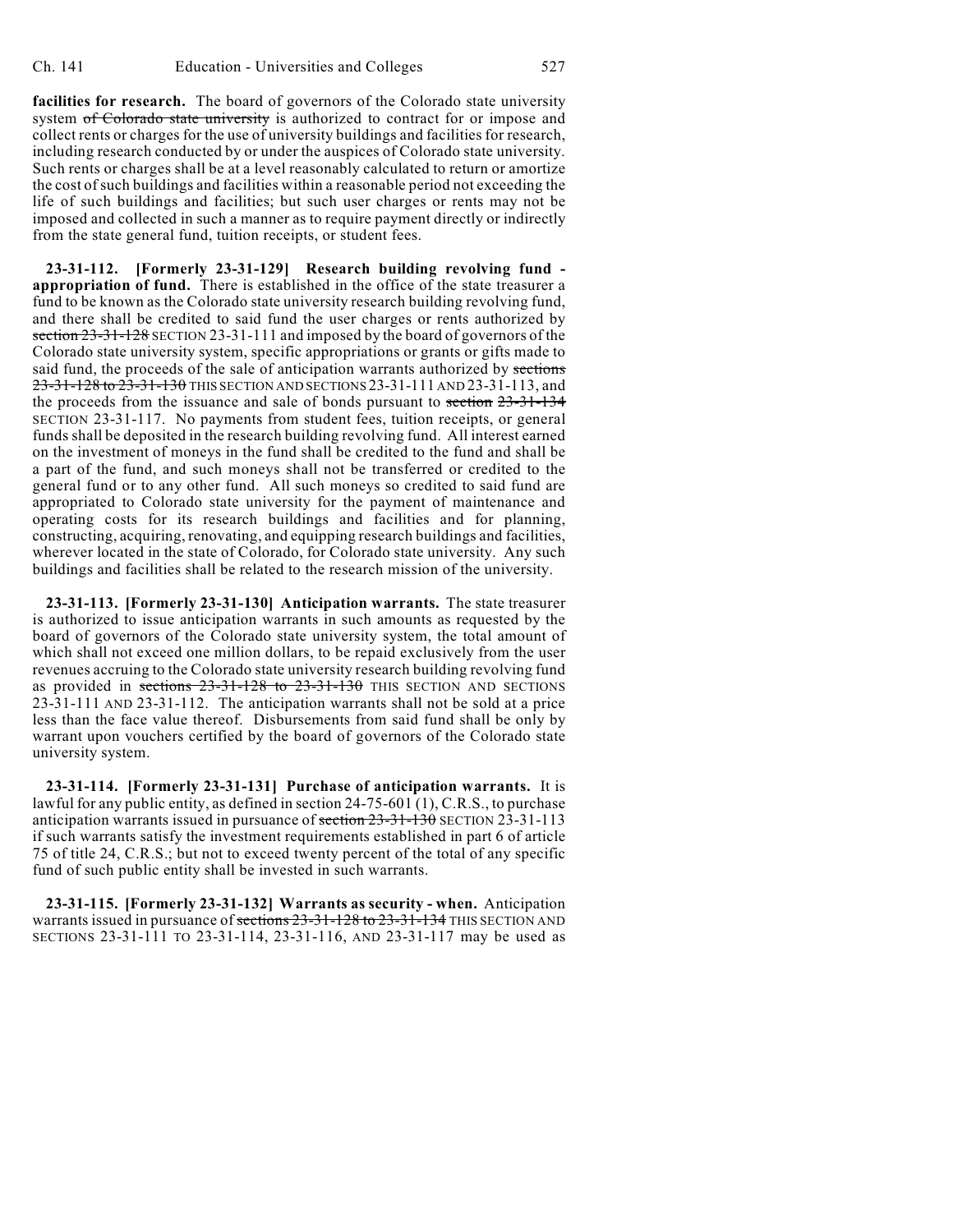security for any depository bond or obligation where any kind of bonds or other securities must or may, by law, be deposited as security.

**23-31-116. [Formerly 23-31-133] Tax exemption.** Any anticipation warrants issued pursuant to the provisions of section  $23-31-130$  SECTION  $23-31-113$  by the board of governors of the Colorado state university system shall be exempt from taxation for state, county, school district, special district, municipal, or any other purpose in the state of Colorado.

**23-31-117. [Formerly 23-31-134] Borrowing funds.** (1) For the purposes described in section 23-31-129 SECTION 23-31-112, the board of governors of the Colorado state university system is authorized to:

(a) Enter into contracts with any person, corporation, or state or federal government agency for the advancement of money for such purposes and providing for the repayment of such advances with interest from the Colorado state university research building revolving fund; and

(b) Issue bonds as provided in this section.

(2) (a) Any bonds issued pursuant to this section shall mature at such time or times, shall bear or accrue interest at such rate or rates, and shall otherwise be sold and issued in such manner and on such terms as provided by the board of governors of the Colorado state university system.

(b) Such bonds shall be payable exclusively from, and shall be secured by a pledge of, the Colorado state university research building revolving fund created in section 23-31-129 SECTION 23-31-112.

(c) The authority contained in this section to issue bonds shall be in addition to the authority granted to the board of governors of the Colorado state university system to issue anticipation warrants pursuant to section  $23-31-130$  SECTION 23-31-113; except that nothing in this section shall be construed to authorize the issuance of bonds if by such issuance the obligation of any contract entered into with respect to any outstanding anticipation warrants would thereby be impaired.

(d) Any bonds issued pursuant to this section shall be exempt from taxation for state, county, school district, special district, municipal, or other purposes in the state of Colorado.

(e) The total amount of bonds that may be issued and outstanding pursuant to this section shall be limited to the extent that no additional bonds may be issued if the maximum future annual debt service for all bonds, including the additional bonds, would exceed six percent of the average total current restricted fund revenues of the university from research gifts, contracts, and grants for the three fiscal years ending immediately prior to the date for the proposed issuance of the bonds as determined using the revenue figures as stated in the annual financial reports of the university for said three fiscal years. If the average total current restricted fund revenues of the university from research gifts, contracts, and grants declinesso that the total amount of the maximum future annual debt service for bonds issued and outstanding exceeds the six percent limitation, such occurrence shall not impair adversely any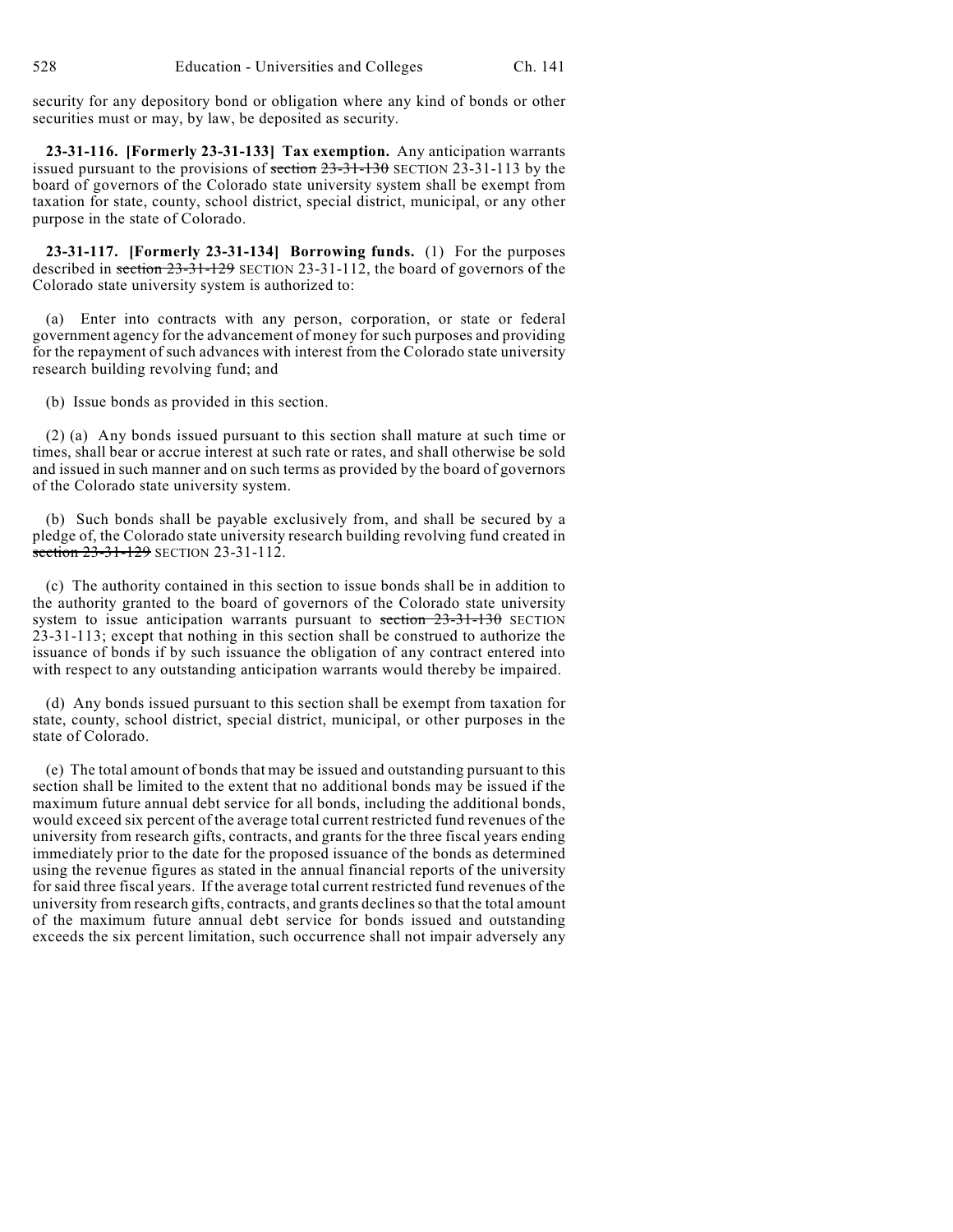of said bonds outstanding at the time of any such decline. Bonds issued pursuant to the provisions of this section shall not constitute a debt or an indebtedness of the state within the meaning of any applicable provision of the state constitution or state statutes.

**23-31-118. [Formerly 23-31-135] Advancement of moneys and pledge of income.** (1) The board of governors of the Colorado state university system, designated in this section as the "board", is authorized to enter into contracts for the advancement of moneys for the construction and acquisition of facilities or equipment, or both, for the Colorado state university veterinary medicine hospital, or any part thereof, and, in connection with or as a part of such contracts, to pledge revenues from a special hospital fee that the board shall collect pursuant to agreements entered into with or with respect to each accountable student as security for the repayment of the moneys advanced therefor, together with interest thereon. The maximum number of accountable students at any given time shall not exceed three hundred eight; except that, should the total enrollment in the professional veterinary medicine program exceed five hundred forty-eight head-count students, additional accountable students may not exceed forty-five percent of each admitted class. For purposes of this section, an "accountable student" is a person who, as of the date of his or her selection for admission into the professional veterinary medicine program, is not receiving funding, either from the state of Colorado or from a state that has entered into a cooperative agreement with the state of Colorado pursuant to section 24-60-601, C.R.S., for all or any portion of the costs incurred in participating in the professional veterinary medicine program. An agreement shall be entered into with or with respect to each accountable student, and each such agreement shall provide that, as a condition to that student's continued enrollment in the professional veterinary medicine program, there shall be paid annually by or on behalf of the student the special hospital fee provided for in this section, which fee shall be fixed by the board annually in an amount sufficient to meet the obligation authorized by this section.

(2) The board shall annually assess each cooperative state or accountable student a support fee to reimburse Colorado for instructional costs. This support fee includes an equipment and renovation fee of one thousand one dollars assessed to each cooperative state or accountable student for acquisition or replacement of equipment and for renovation. Said equipment and renovation fee shall be credited to a separate reserve account for appropriation by the general assembly for such acquisition or replacement of equipment and such renovation. Colorado shall share proportionately in the acquisition or replacement of equipment and renovation projects. The amount to be paid by Colorado shall be determined by the annual ratio of Colorado students to accountable students based upon beginning enrollment of each school year. The fee required to be collected pursuant to this subsection (2) is based on a student's status as an "accountable student" at the time of selection for admission into the professional veterinary medicine program and shall not be reduced or waived regardless of the student's status as an in-state student, pursuant to the provisions of section 23-7-103, at any time during the student's participation in the professional veterinary medicine program.

(3) The board shall not pledge any income of the university except that authorized in subsection (1) of this section and shall not create any mortgage upon property belonging to such institution or obligate the state of Colorado for the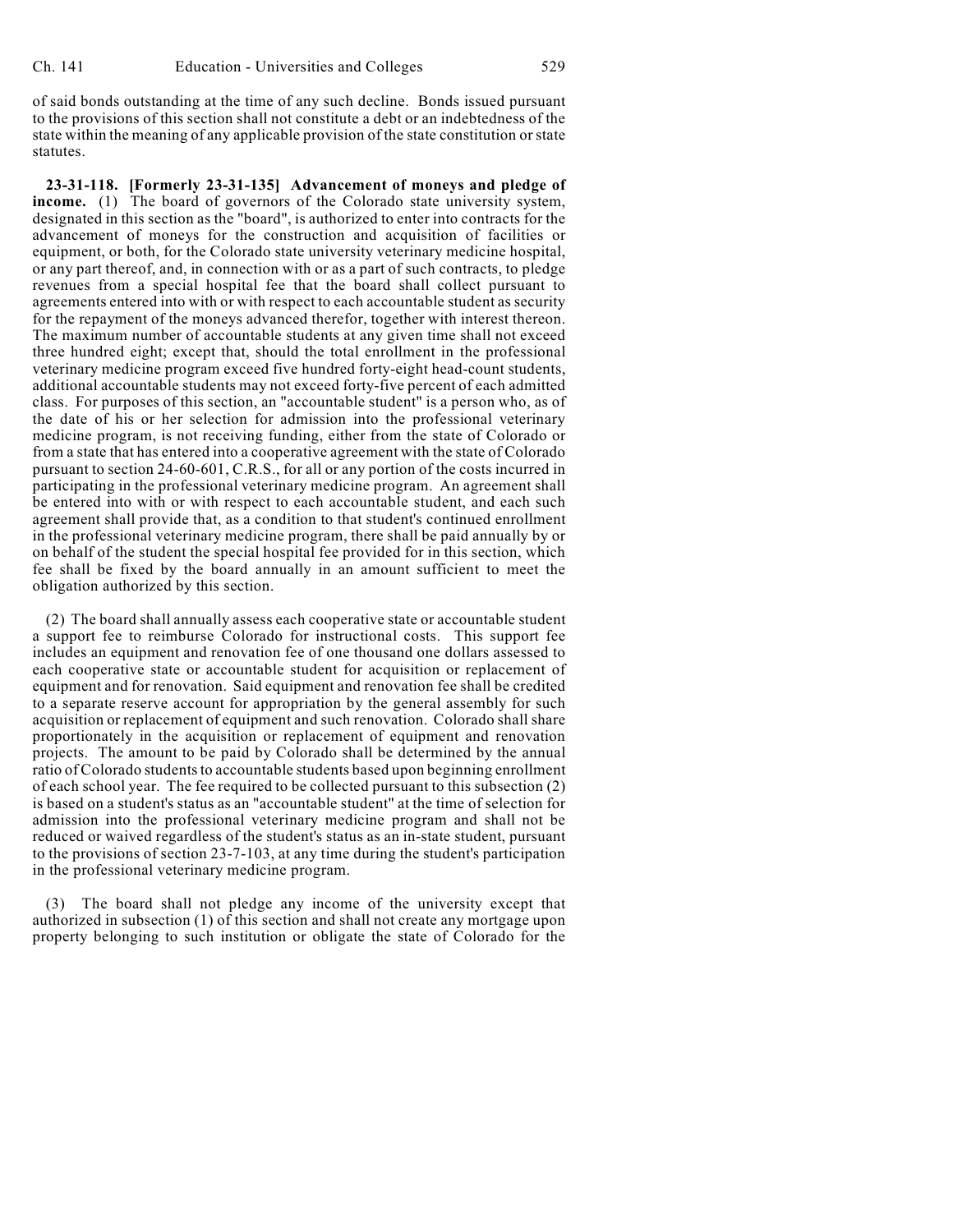purpose of repaying or receiving any funds raised or advanced under the provisions of this section.

(4) Any advancement of moneys, not to exceed two million five hundred thousand dollars, may be evidenced by revenue bonds or anticipation warrants to be executed by the board for and on behalf of Colorado state university and containing such terms and provisions, including provisions for adequate reserves and for redemption prior to maturity and a maximum net effective interest rate, as may be determined by the board. of such institution. Such revenue bonds or anticipation warrants shall bear interest at a rate such that the net effective interest rate of the issue of bonds or anticipation warrants does not exceed the maximum net effective interest rate fixed, which interest shall be payable semiannually or annually. Such revenue bonds or warrants may be sold at less than par, but they may not be sold at a price such that the net effective interest rate of the issue of bonds or warrants exceeds the maximum net effective interest rate fixed. Any such revenue bonds or warrants may be refunded pursuant to article 54 of title 11, C.R.S., if in the judgment of the board such refunding is to the best interests of the university.

(5) If the sources of pledged revenues described in subsection (1) of this section exceed the amount required for the amortization of any advancement made pursuant to this section, and the payment of interest thereof, together with reserve requirements, the board may apply such surplus to the redemption of such securities prior to maturity of such securities according to redemption provisions thereof, or such surplus may be used by the board for the purposes of maintaining, repairing, altering, or adding to any existing equipment or facilities acquired pursuant to the provisions of this section for any lawful purpose.

(6) All obligations issued pursuant to this section and the income therefrom shall be exempt from taxation, except inheritance, estate, and transfer taxes.

(7) No action shall be brought questioning the legality of any contract, proceedings, revenue bonds, or anticipation warrants issued or to be issued by the board in connection with the provision of all or any part of the Colorado state university veterinary medicine hospital pursuant to this section after the expiration of thirty days from the effective date of any resolution or other official action authorizing such contract, adopting such proceedings, or authorizing the issuance of such warrants or bonds.

**23-31-119. [Formerly 23-30-110] Plant breeding programs.** The board of governors of the Colorado state university system is authorized to initiate and expand plant breeding programs that will result in the development of disease-resistant varieties of crop plants, particularly of small grain varieties that are resistant to black stem rust disease, and to continue or expand any plant breeding program which may be necessary to protect important crops of Colorado from diseases that would endanger or seriously reduce the production of these crops in the state of Colorado.

**23-31-120. [Formerly 23-30-111] Cooperation with other agencies.** The board of governors of the Colorado state university system may cooperate with the United States department of agriculture or any of its departments or agencies, the Colorado department of agriculture, other states, counties of Colorado, any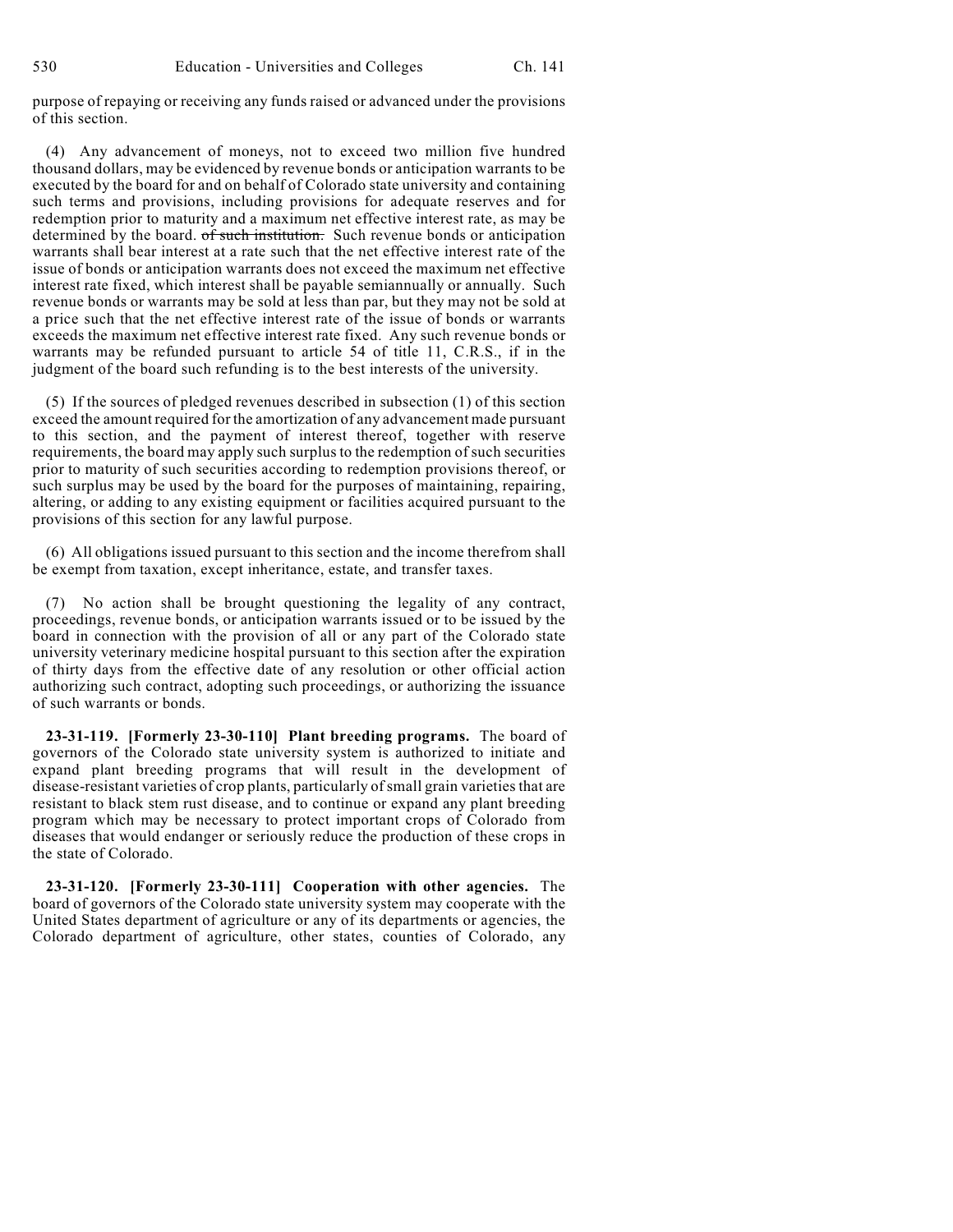organized group of Colorado citizens, and such other agencies, firms, or individuals as may be necessary or desirable to prosecute the provisions of this part 1.

**23-31-121. [Formerly 23-30-112] Providing personnel, supplies.** The board of governors of the Colorado state university system, operating through the Colorado agricultural experiment station, may provide such personnel, funds, labor, material, and supplies as are necessary for the purposes specified in sections 23-30-110 and 23-30-111 SECTIONS 23-31-119 AND 23-31-120.

**23-31-122. [Formerly 23-30-113] Agricultural extension service furnished counties.** Two or more counties may join in financing agricultural extension service furnished counties by the Colorado state university. In such event, each such county shall pay its pro rata share of the cost of such work as determined by negotiation between the board of governors of the Colorado state university system and the board of county commissioners of each such county.

# PART 2

### FORESTRY

**23-31-201. [Formerly 23-30-201] Transfer to board of governors of the Colorado state university system - exception.** There is transferred to and vested in the board of governors of the Colorado state university system, referred to in this part 2 as the "board", all rights, powers, and duties for protecting, promoting, and extending the conservation of the forests in the state vested on or before February 14, 1955, in the state board of land commissioners, acting ex officio as the state board of forestry; but such authority shall not extend to nor include the power vested in the state board of land commissioners with respect to forest lands included in the public lands of the state under the control and jurisdiction of said state board of land commissioners, as provided by sections 9 and 10 of article IX of the state constitution and the laws relating thereto.

**23-31-202. [Formerly 23-30-202] Powers and duties of board of governors of the Colorado state university system.** (1) The authority granted to the board by section 23-30-201 SECTION 23-31-201 shall include the following powers and duties:

(a) To provide for the protection of the forest resources of the state, both public and private, from fire, insects, and diseases;

(b) To foster and promote the control of soil erosion on such forest lands;

(c) To carry on an educational program with landowners, in the application of the practice of forestry on forest lands, by the growing, harvesting, and marketing of forest products from such lands;

(d) To disseminate information and statistics concerning forests and forestry in the state, subject to the control and approval of the executive director of the department of natural resources;

(e) To conduct investigations and experiments tending to further the intent of this part 2;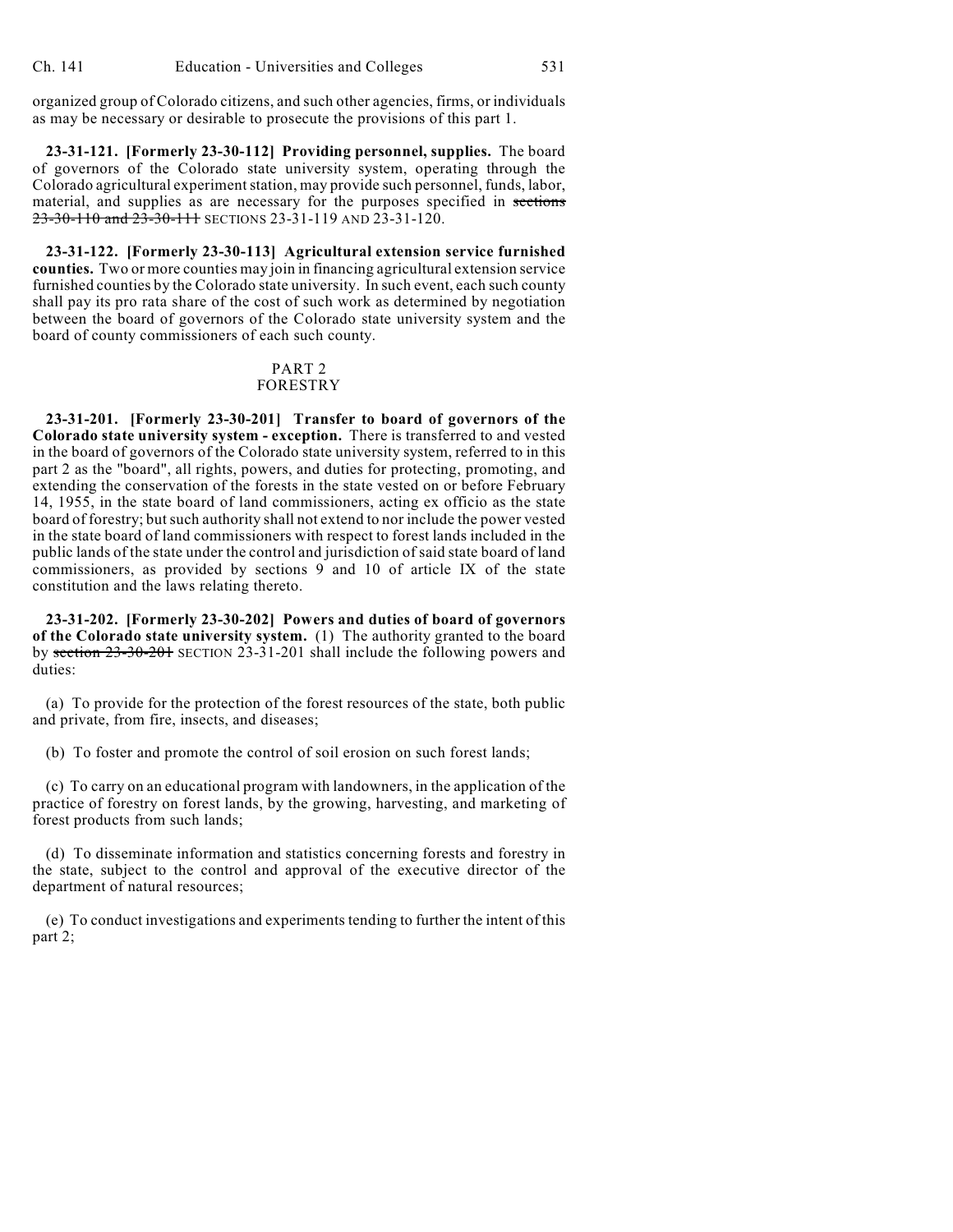(f) To report to the executive director of the department of natural resources at such times and on such matters as the executive director may require; and

(g) To cooperate with all agencies of the state which need and request the aid and assistance of a trained forester.

(2) In addition to the powers and duties set forth in subsection (1) of this section, the board of governors of the Colorado state university system shall enter into an agreement with the executive director of the department of natural resources pursuant to section 24-33-201 (1), C.R.S.

**23-31-203. [Formerly 23-30-203] Cooperation with governmental units.** In connection with its powers and duties concerning the protection of the forest lands of the state from fire, the board may cooperate and coordinate with the United States forest service, the United States secretary of the interior, the United States secretary of agriculture, the state board of land commissioners, and the counties for such protection and may advise and aid in preventing forest fires on state and private lands in the national forests in the state, including coordinating with the United States secretary of the interior and the United States secretary of agriculture to develop management plans for federal lands within the state of Colorado pursuant to 16 U.S.C. sec. 530, 16 U.S.C. sec. 1604, and 43 U.S.C. sec. 1712; but nothing contained in this section shall be construed as transferring to the board the duties or responsibilities of the sheriffs of the various counties with respect to forest fire control laws.

**23-31-204. [Formerly 23-30-204] Forest fires - duty of sheriff to report.** It is the duty of the sheriffs of the various counties of the state to report as soon as practicable the occurrence of any fire in any forest in the state, either on private or public lands, to the board or its authorized agent, and, upon receiving notice from any source of a fire in any forest, it is the duty of the agent of the board to aid and assist in controlling or extinguishing the same, if necessary.

**23-31-205. [Formerly 23-30-205] Provisions of act of congress accepted.** The state of Colorado does hereby accept the provisions of the act of congress dated June 7, 1924, entitled "Clarke-McNary Law", as amended.

**23-31-206. [Formerly 23-30-206] Cooperative agreements.** The board is further authorized to enter into cooperative agreements with federal and state agencies to promote and carry out the intent and purposes of this part 2, and in carrying out the provisions of all federal acts providing funds to promote the practice of forestry; and, for the purpose of continued acceptance and participation in the provisions of the act of congress dated June 7, 1924, entitled the "Clarke-McNary Law", the board is designated as the agency of the state to administer and expend any federal appropriations received under said act of congress, pursuant to section 23-30-205 SECTION 23-31-205.

**23-31-207. [Formerly 23-30-207] Employees and personnel.** The board is authorized to employ such necessary professional, clerical, and other personnel needed to carry out the provisions of this part 2. Persons employed in a technical forestry capacity must have completed the requirements for and received a degree from an accredited school of forestry and have had at least two years' experience in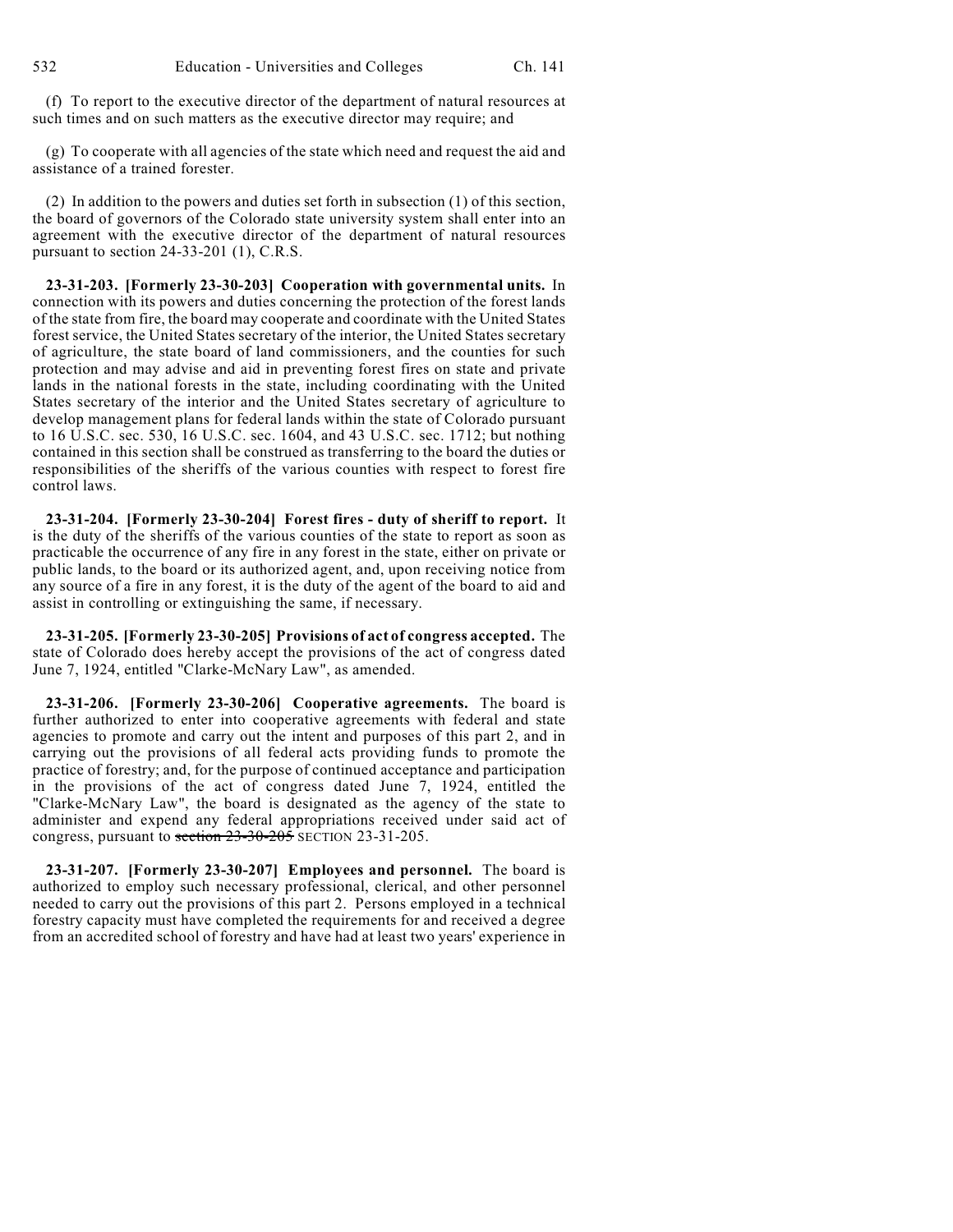forest practice. Persons employed in other technical fields must have completed the requirements for and received a degree from an accredited school in their professional field. The board may appoint, pursuant to its personnel powers, in consultation with the executive director of the department of natural resources, to carry out the provisions of this part 2 and part 3 of this article, a professional forester, to be known as the state forester, whose duties shall be primarily of an educational or regulatory nature.

**23-31-208. [Formerly 23-30-208] Rights by succession to state board of land commissioners.** (1) On February 14, 1955, the board shall succeed to all records, documents, and equipment in the hands of the state board of land commissioners as pertain to and used by the state board of land commissioners in the performance of the rights, powers, and duties transferred, and the state board of land commissioners is directed to deliver said property to the board within a reasonable time.

(2) On February 14, 1955, the state treasurer and the controller shall transfer to the board all funds, including federal grants-in-aid, remaining to the credit of the state board of land commissioners and appropriated or received for the administration of the rights, powers, and duties transferred by this section; but the transfer of funds shall not apply to any moneys appropriated for forest administration from the land commissioners' expense fund.

### PART 3 STATE FOREST SERVICE

**23-31-301. [Formerly 23-30-301] Legislative declaration.** (1) The general assembly hereby finds that:

(a) The management of Colorado's state-owned forested land has far-reaching impacts on overall forest condition, risk of wildfire, water quantity and quality, and wildlife habitat;

(b) The unnatural condition of many forests throughout the state leaves them at great risk to catastrophic fires, invasion by exotic and native pest species, and other types of damage on a landscape scale;

(c) As a result of the 2002 wildfire season, the worst in Colorado's recorded history, in which two thousand twelve fires consumed over half a million acres of forested land:

(I) Local, state, and federal agencies incurred one hundred fifty-two million dollars in suppression costs and at least fifty million dollars to date in rehabilitation costs on United States forest service land alone; and

(II) Eighty-one thousand four hundred thirty-five residents had to be evacuated from their homes;

(d) Excessive runoff and soil erosion that occurs following wildfires poses a substantial threat to water quantity and quality in areas dependent on forest watersheds, including water supplies and wildlife;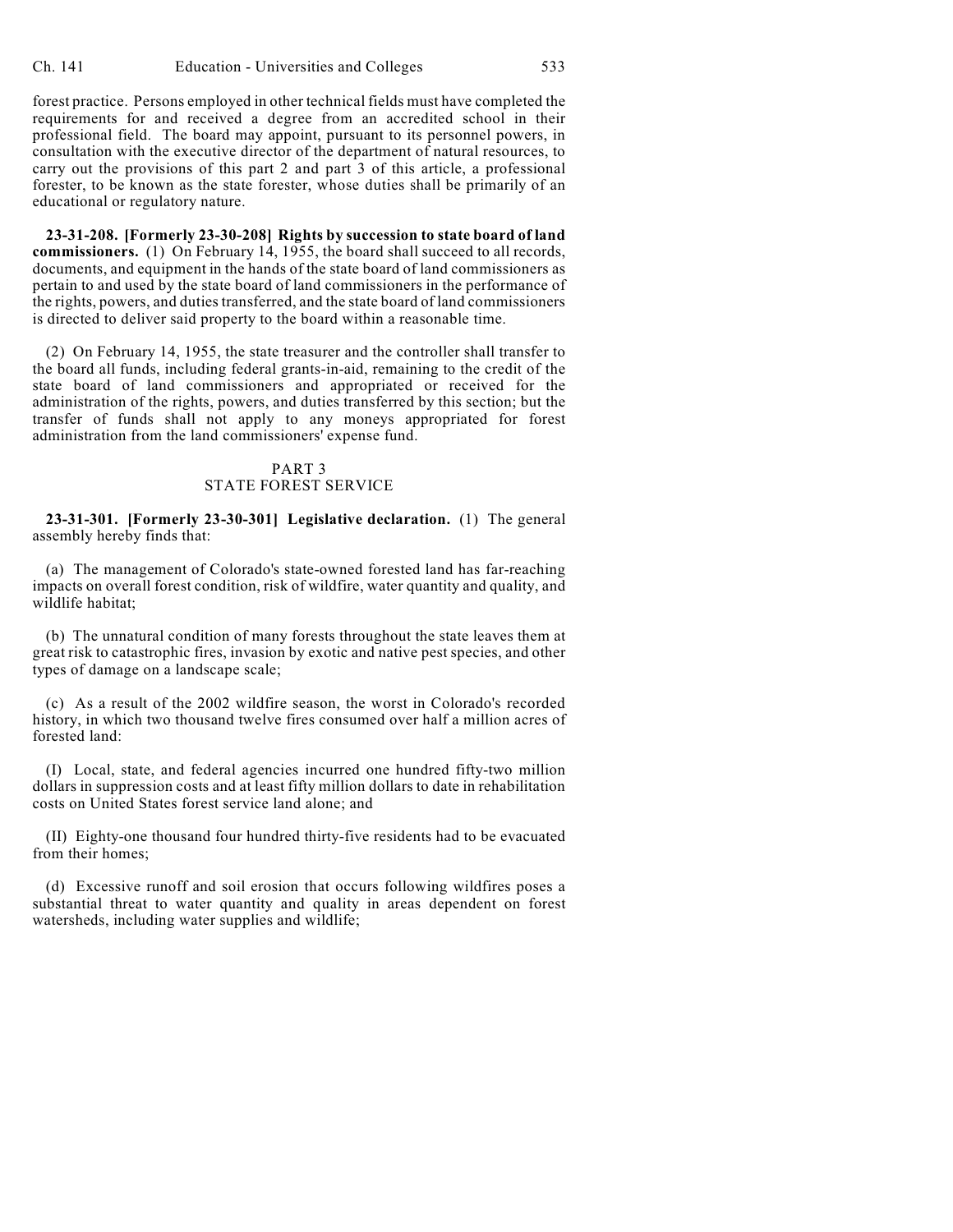(e) Since 1937, United States forest service scientists have been studying the relationship between forests and water yields in the Fraser Experimental Forest in western Colorado and have found that unnaturally overgrown stands reduce water yields and that carefully applied natural forest management practices can conserve a more natural water yield;

(f) Decades of scientific research have built a foundation of knowledge and technologies to inform and implement sound forest management and conservation;

(g) Robust, resilient forest conditions that sustain diverse forest stages are essential for productive habitat, healthy populations of wildlife, and improved water quality and quantity for Colorado's fisheries;

(h) Sound forest management activities, such as thinning, prescribed burning, and insect and disease treatments, improve the overall diversity and vigor of forested landscapes as well as the condition of related water, wildlife, recreation, and aesthetic resources;

(i) The Colorado state forest service has worked cooperatively and successfully with the division of wildlife, the state board of land commissioners, and the division of parks and outdoor recreation to improve the condition of forested land and wildlife habitat in selected project areas;

(j) The executive director of the department of natural resources is authorized to enter into an agreement with the board of governors of the Colorado state university system to work cooperatively with the Colorado state forest service and to provide staff for the division of forestry to carry out its mission of improving the health and sustainability of Colorado's forested state land.

(2) The general assembly hereby declares that it is the public policy of this state to encourage the health of forest ecosystems through responsible management of the forest land of the state and through coordination with the United States secretary of the interior and the United States secretary of agriculture to develop management plans for federal lands within the state of Colorado pursuant to 16 U.S.C. sec. 530, 16 U.S.C. sec. 1604, and 43 U.S.C. sec. 1712, including the use of prescribed and natural ignition fires and other pre-suppression activities, such as the harvest of materials, in order to preserve forest and other natural resources, enhance the growth and maintenance of forests, conserve forest cover on watersheds, protect recreational, wildlife, and other values, promote stability of forest-using industries, and prevent loss of life and damage to property from wildfires and other conflagrations.

**23-31-302. [Formerly 23-30-302] Forestry function named.** The forestry function of the board of governors of the Colorado state university system shall be known as the "Colorado state forest service".

**23-31-303. [Formerly 23-30-303] Funds available.** The governor's emergency fund, or other funds available to the Colorado state forest service, may be used for the purpose of preventing and suppressing forest fires, in accordance with the provisions of part 21 of article 32 of title 24, C.R.S.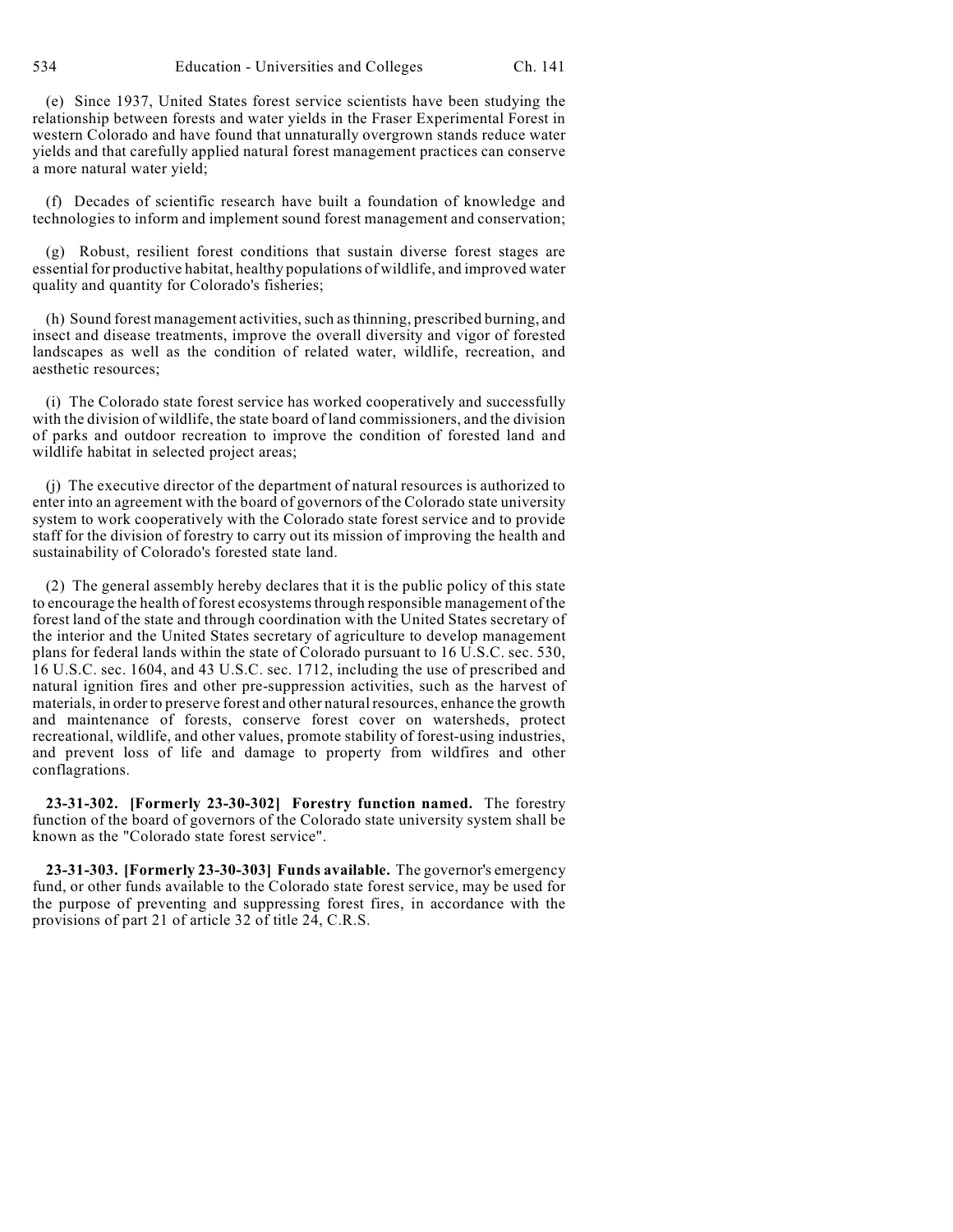**23-31-304. [Formerly 23-30-304] State responsibility determined.** The state forester shall determine, in consultation with local authorities and with the approval of the governor, geographic areas of the state, including wild land-urban interface areas, in which the state has a financial responsibility for managing forest fires. The management of fires in all other areas is primarily the responsibility of local or federal agencies, as the case may be. The state forester may exclude all lands owned or controlled by the federal government or any agency thereof, and the state forester shall exclude all lands within the exterior boundaries of incorporated cities or towns.

**23-31-305. [Formerly 23-30-305] Cooperation by counties.** The boards of county commissioners may, in their discretion, cooperate and coordinate with the governing bodies of organized fire districts, fire departments, and municipal corporations; with private parties; with other counties; with the state forester; with the United States secretary of the interior; with the United States secretary of agriculture; and with an agency of the United States government in the management and prevention of forest fires. Such boards of county commissioners are authorized to participate in the organization and training of rural fire-fighting groups, in the payment for the operation and maintenance of fire-fighting equipment, and in sharing the cost of managing fires.

**23-31-306. [Formerly 23-30-306] Sheriffs to enforce.** The county sheriff, assisted by the state forester, shall enforce the provisions of this part 3 and of all state forest fire laws, and such persons shall not be liable to civil action for trespass committed in the discharge of their duties.

**23-31-307. [Formerly 23-30-307] Limitation of state responsibility.** Nothing in this part 3 shall be construed to authorize any county fire warden, firefighter, or county officer to obligate the state for payment of any money.

**23-31-308. [Formerly 23-30-308] Emergencies.** When the governor finds that conditions of extreme fire hazard exist, he OR SHE may by proclamation close such land as he OR SHE may find to be in such condition of extreme hazard to the general public and prohibit or limit burning thereon to such a degree and in such ways as he OR SHE deems necessary to reduce the danger of forest fire. The governor shall declare the end of any such emergency only upon a finding that the conditions of extreme fire hazard no longer exist.

**23-31-309. [Formerly 23-30-310] Wildfire emergency response fund creation - wildfire preparedness fund - creation.** (1) There is hereby created in the state treasury the wildfire emergency response fund, which shall be administered by the Colorado state forest service. The Colorado state forest service is authorized to seek and accept gifts, grants, reimbursements, or donations from private or public sources for the purposes of this section. The fund shall consist of all moneys that may be appropriated thereto by the general assembly and all private and public funds received through gifts, grants, reimbursements, or donations that are transmitted to the state treasurer and credited to the fund. All interest earned from the investment of moneys in the fund shall be credited to the fund. The moneys in the fund are hereby continuously appropriated for the purposes indicated in this section. Any moneys not expended at the end of the fiscal year shall remain in the fund and shall not be transferred to or revert to the general fund.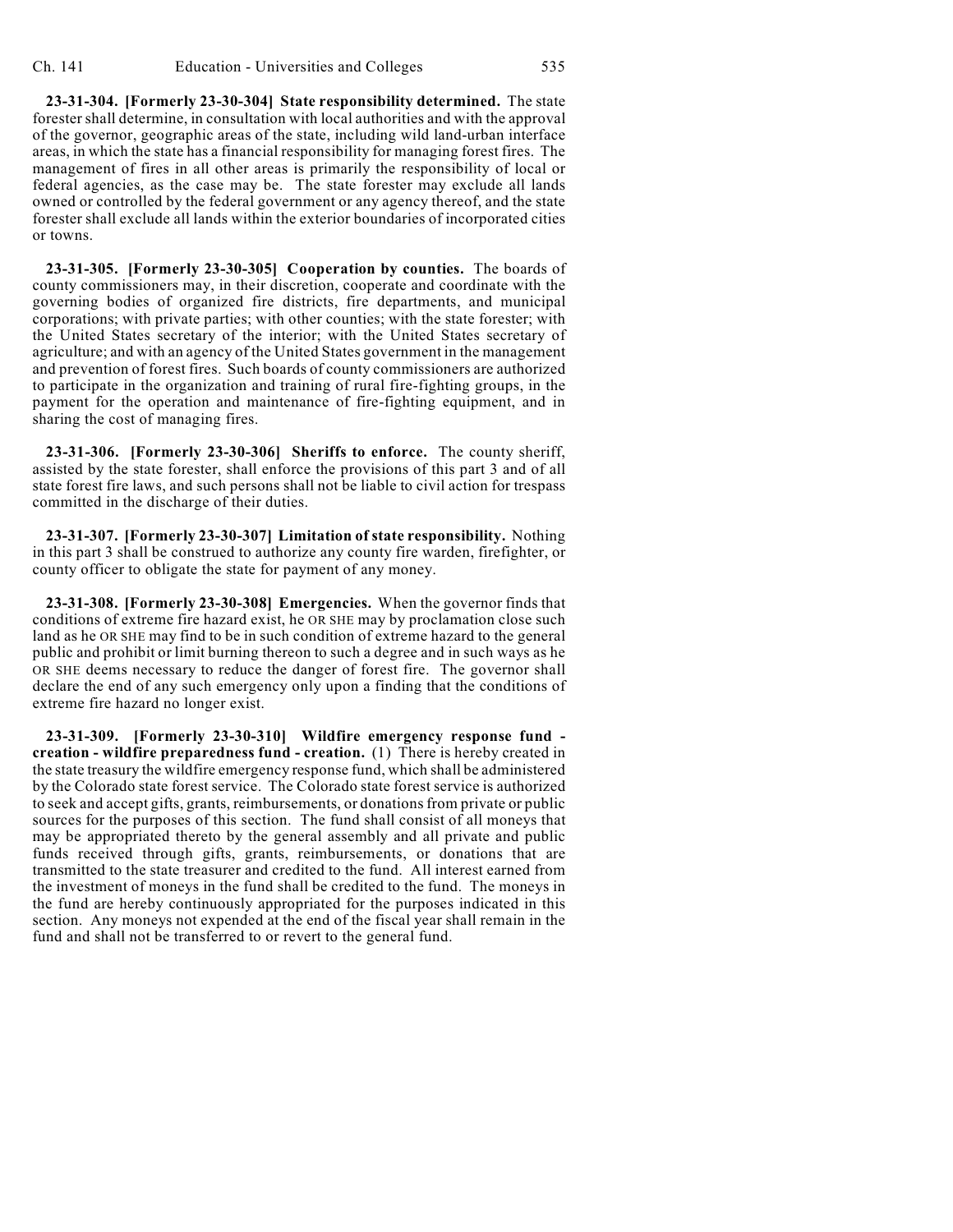(2) The Colorado state forest service shall use the moneys in the wildfire emergency response fund to provide funding or reimbursement for:

(a) The first aerial tanker flight or the first hour of a firefighting helicopter to a wildfire at the request of any county sheriff, municipal fire department, or fire protection district; and

(b) The employment of wildfire hand crews to fight a wildfire for the first two days of a wildfire at the request of any county sheriff, municipal fire department, or fire protection district, with a preference for the use of wildfire hand crews from the inmate disaster relief program created in section 17-24-124, C.R.S.

(3) (a) To effectively implement the provisions of this section and to provide recommendations to the governor related to use of the disaster emergency fund pursuant to section 24-32-2106, C.R.S., and the wildfire preparedness fund created in subsection (4) of this section, the state forester, a representative of the county sheriffs of Colorado, a representative of the Colorado state fire chiefs' association, the director of the division of emergency management, and the adjutant general or his or her designee shall collaborate to develop a wildfire preparedness plan designed to address the following:

(I) The amount of aerial firefighting resources necessary for the state of Colorado at times of high and low wildfire risk;

(II) The availability of appropriate aerial firefighting equipment and personnel at times of high fire risk to respond to a wildfire;

(III) The availability of state wildfire engines and staffing of the engines at different levels of wildfire risk;

(IV) The availability of state inmate wildfire hand crews at different levels of wildfire risk; and

(V) A process for ordering and dispatching aerial firefighting equipment and personnel that is consistent with, and supportive of, the statewide mobilization plan prepared pursuant to section 24-33.5-1210, C.R.S.

(b) The wildfire preparedness plan recommendations developed pursuant to paragraph (a) of this subsection (3) shall be completed no later than December 1, 2006, and updated each December 1 thereafter. The state forester shall submit a written report of the wildfire preparedness plan to the governor and the members of the general assembly no later than December 15, 2006, and by each December 15 thereafter.

(c) The state forester, the representative of the county sheriffs of Colorado, the representative of the Colorado state fire chiefs' association, the director of the division of emergency management, and the adjutant general or his or her designee shall not receive additional compensation for the collaboration required by this subsection (3) for the development of the wildfire preparedness plan.

(4) (a) There is hereby created in the state treasury the wildfire preparedness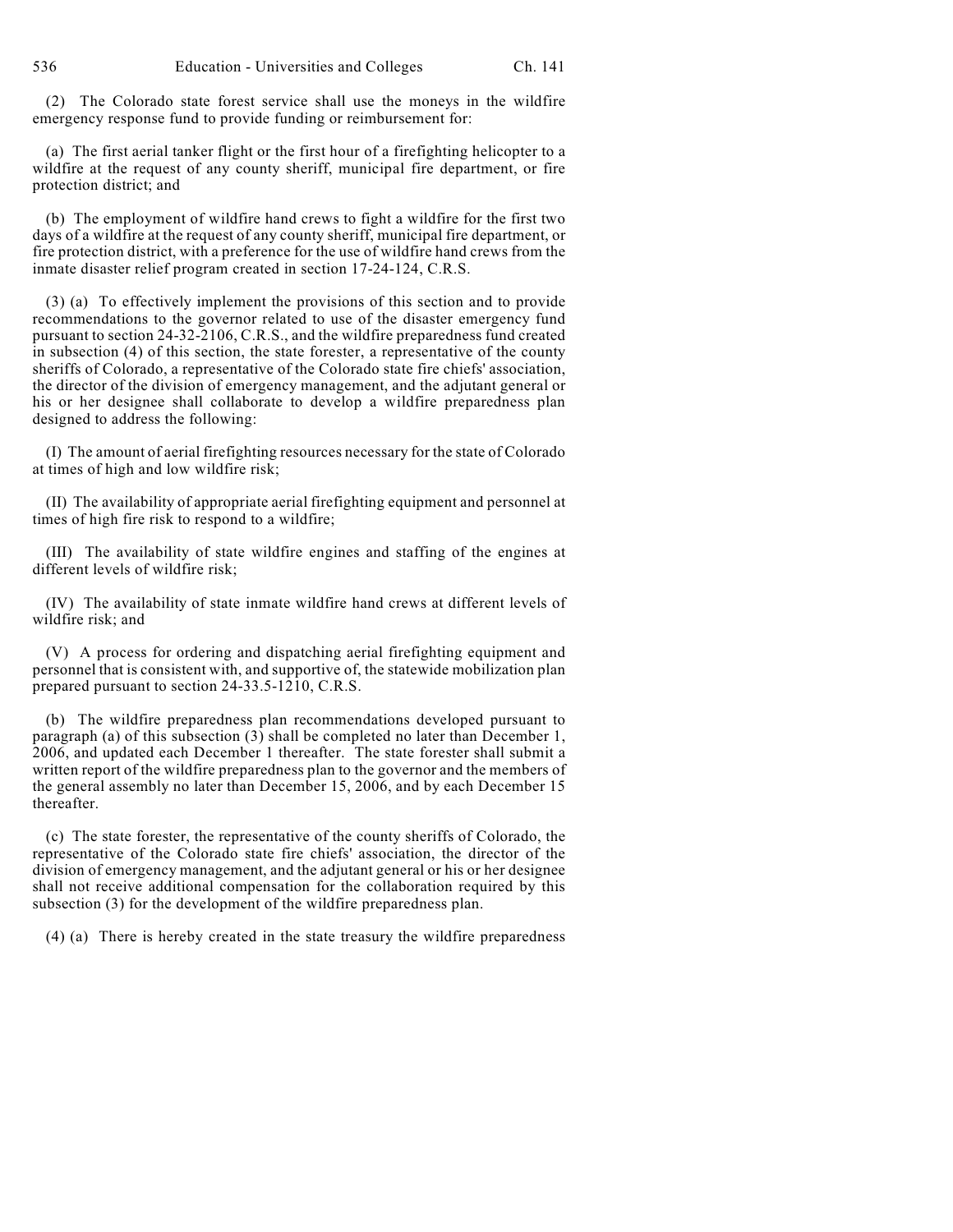fund. The fund shall consist of all moneys that may be appropriated thereto by the general assembly, all private and public moneys received through gifts, grants, reimbursements, or donations that are transmitted to the state treasurer and credited to the fund, and all moneys transferred to the fund pursuant to section 34-63-102 (5) (a) (I), C.R.S. All interest earned from the investment of moneys in the fund shall be credited to the fund. The moneys in the fund are hereby continuously appropriated for the purposes indicated in this subsection (4). Any moneys not expended at the end of the fiscal year shall remain in the fund and shall not be transferred to or revert to the general fund.

(b) By executive order or proclamation, the governor may access and designate moneys in the wildfire preparedness fund for wildfire preparedness activities. The Colorado state forest service shall implement the directives set forth in such executive order or proclamation.

(c) The Colorado state forest service may use the moneys in the wildfire preparedness fund to provide funding or reimbursement for the purchase of fire shelters by volunteer fire departments in order to comply with applicable federal requirements.

(5) No later than January 1, 2008, the state forester shall submit a report to the joint budget committee of the general assembly, the agriculture, livestock, and natural resources committee of the house of representatives, and the agriculture, natural resources, and energy committee of the senate, or any successor committees, on the use of moneys in the wildfire preparedness fund, the status of the wildfire preparedness plan, and the status of the interstate compact.

#### PART 4 FOREST PRODUCTS

**23-31-401. [Formerly 23-30-401] Definitions.** As used in this part 4, unless the context otherwise requires:

(1) "Forest product" means any natural part of any plant including, but not limited to, firewood, logs, trees, evergreen boughs, and transplants in commercial quantities.

(2) "Person" means an individual, partnership, corporation, firm, or association.

(3) "Transplant" means any live plant that has been excavated and moved for the purpose of planting in a different location.

**23-31-402. [Formerly 23-30-402] Owner's permission required - when.** It is unlawful for any person to harvest and remove any forest product on land of another without first securing written permission from the owner of the land or the owner of the growth thereon, or his OR HER authorized agent. Only one permit shall be required of persons working in a crew.

**23-31-403. [Formerly 23-30-403] Proof of ownership required - when.** (1) It is unlawful for any person to transport or possess any forest product in the state of Colorado without proof of ownership. Said proof of ownership shall be signed by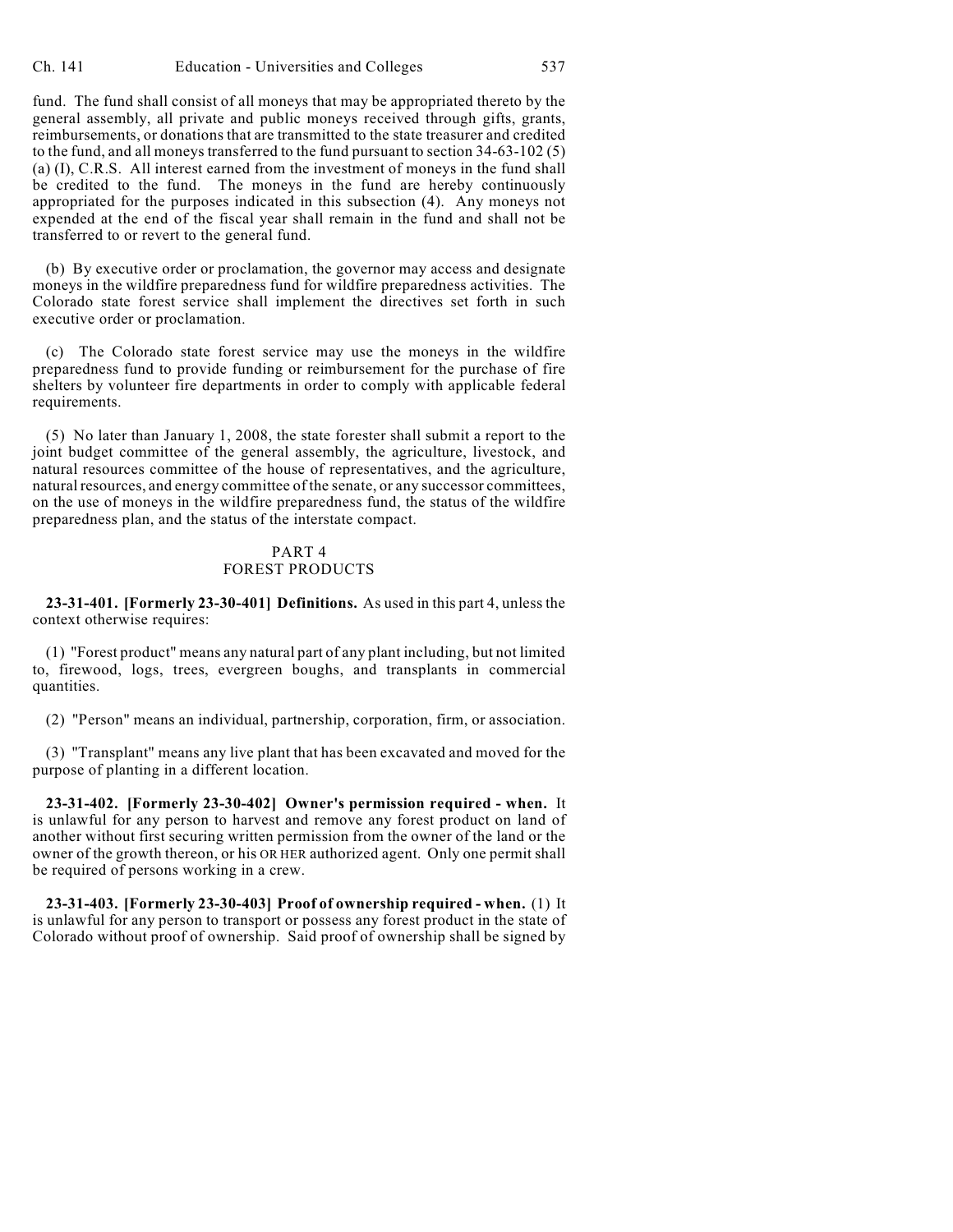the person transferring possession of said forest products and shall contain the date of the transfer of possession, the name and address of the transferee, the location at which the forest products were obtained, and the quantity of forest product transferred. Such proof of ownership may consist of one or more of the following:

(a) A permit, contract, or other writing issued by the landowner or proper state or federal agencies;

- (b) A bill of sale or sales receipt showing title thereto;
- (c) A log or product load receipt or inventory;
- (d) A ticket issued by the seller authorizing removal of forest products; or

(e) Any written statement by a person transporting forest products harvested or removed from property owned by such person.

(2) Any person who transports or possesses any forest product intended for resale shall, upon request of any sheriff, undersheriff, deputy sheriff, police officer, town marshal, Colorado state patrol officer, parks and recreation officer, Colorado wildlife officer, or an agent of the Colorado bureau of investigation, exhibit valid proof of ownership.

**23-31-404. [Formerly 23-30-404] Violation - penalty - defense.** (1) Any person who violates any provision of this part 4 is guilty of a misdemeanor and, upon conviction thereof, shall be punished by a fine equal to twice the retail value of the forest products involved.

(2) Proof of ownership shall be an affirmative defense.

## PART 5 COOPERATION WITH THE UNITED STATES

**23-31-501. [Formerly 23-32-101] Acceptance of congressional grant of 1862.** Full and complete acceptance, ratification, and assent is made and given by the state of Colorado to all of the provisions, terms, grants, and conditions and purposes of the grants made and prescribed by the act of the congress of the United States entitled "An Act to apply a portion of the proceeds of the public lands to the more complete endowment and support of the colleges for the benefit of agriculture and the mechanic arts.", established under the provisions of an act of congress, approved July 2, 1862.

**23-31-502. [Formerly 23-32-102] Board of governors of the Colorado state university system to control fund.** The board of governors of the Colorado state university system has the control of the fund appropriated by the said act of congress and shall disburse the same for the use and benefit of the Colorado state university and in accordance with the terms and provisions of said act of congress.

**23-31-503. [Formerly 23-32-103] Acceptance of congressional act of 1883.** Full and complete acceptance, ratification, and assent is made and given by the state of Colorado to all the provisions, terms, grants, and conditions and the purposes of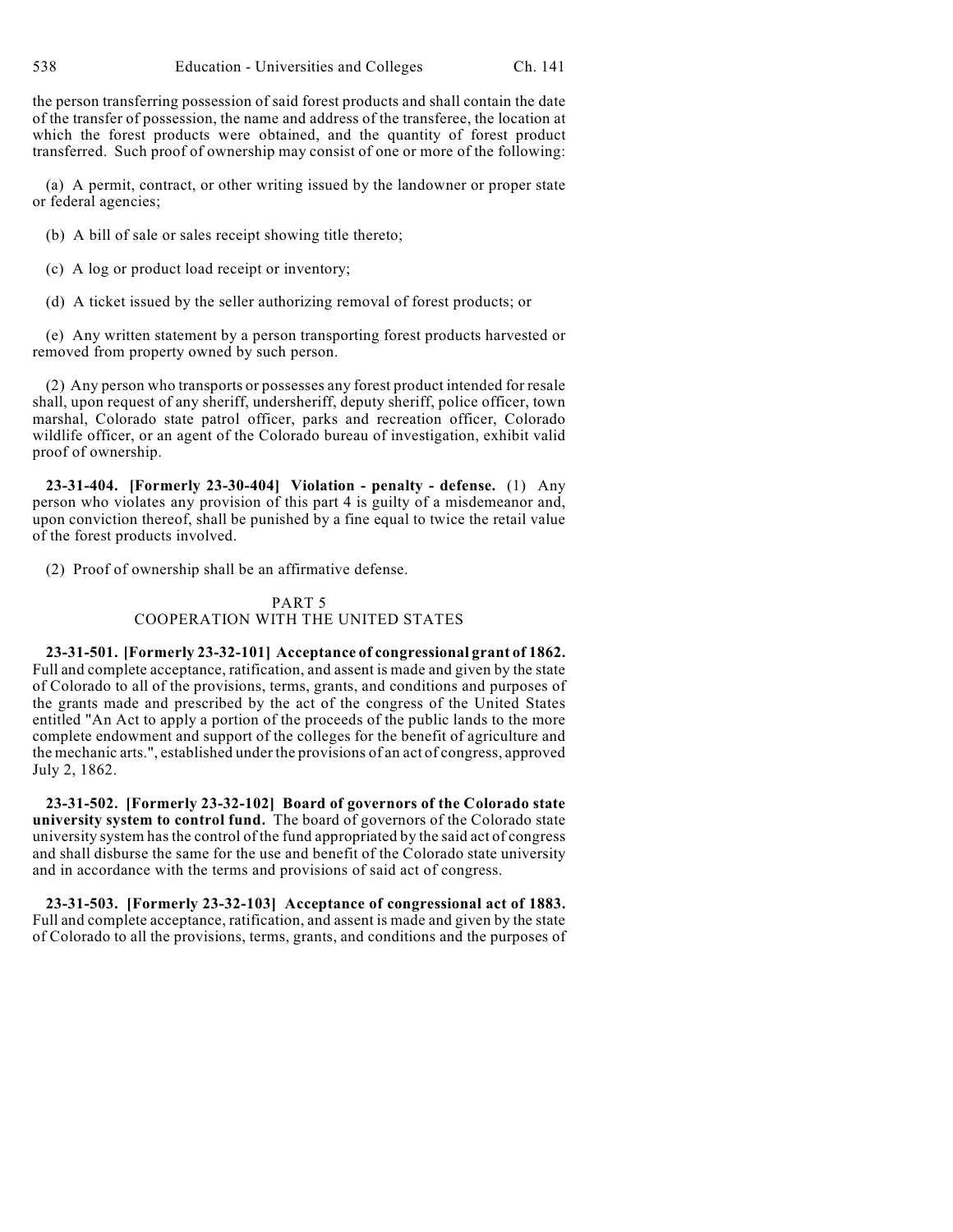the grants made and prescribed by the act of congress of the United States entitled "An Act donating public lands to the several states and territories which may provide colleges for the benefit of agriculture and mechanic arts.", approved July 2, 1862, as well as the amendments thereto, as made by the act of congress passed and adopted March 3, 1883, entitled "An Act to amend an act donating public lands to the several states and territories which may provide colleges for the benefit of agriculture and mechanic arts.", and all acts amendatory or supplementary to said acts.

**23-31-504. [Formerly 23-32-104] Control, investment, and expending of funds.** (1) The board of governors of the Colorado state university system has control of the funds derived from the sale of lands donated by the said act of congress of 1862, and shall invest the same in securities which yield a fair and reasonable rate of return, and shall disburse the income therefrom for the use and benefit of the Colorado state university as required in the said act of congress. Said funds derived from the sale of lands donated by said act of 1862, and from lease or rental of unsold lands of such land grant, and from coal, oil, and mineral royalties from said lands may be invested in bonds of the United States; in state, county, municipal, and school district bonds; in state, county, and municipal registered warrants; in registered warrants of school districts; and in state anticipation building levy warrants, or in any or all of these, in the discretion of the said board of governors of the Colorado state university system.

(2) The warrants of the board of governors of the Colorado state university system to purchase such bonds, registered warrants, and anticipation warrants shall be approved and paid when accompanied by favorable opinion of the attorney general. All bonds, registered warrants, and anticipation warrants so purchased shall be registered in the name of the "treasurer of the state of Colorado for the account of the 'land grant fund of the Colorado state university'" and deposited with the state treasurer.

(3) The general assembly of the state of Colorado engages that the principal of such fund shall forever remain unimpaired and the income thereof shall be applied without diminution to the uses and purposes prescribed in said act of congress; except that, as prescribed in said act of congress, a sum not exceeding ten percent of the principal of such fund may be expended by the board of governors of the Colorado state university system for the purchase or exchange of lands for sites or experimental stations, subject to the approval of the governor and the provisions of sections 24-75-301 to 24-75-303, C.R.S.

**23-31-505. [Formerly 23-32-106] Other funds - investment.** The board of governors of the Colorado state university system has the right to invest in the same manner as provided in section 23-32-104 SECTION 23-31-504 any other permanent funds, the principal of which is not subject to use, that may be held by or granted to the state for the use of the Colorado state university or other institutions under the control of the board of governors of the Colorado state university system.

**23-31-506. [Formerly 23-32-107] Report on condition - appropriation.** The board of governors of the Colorado state university system, on or before the fifteenth day of December immediately preceding the convening of the general assembly, shall make a report to the governor and the joint budget committee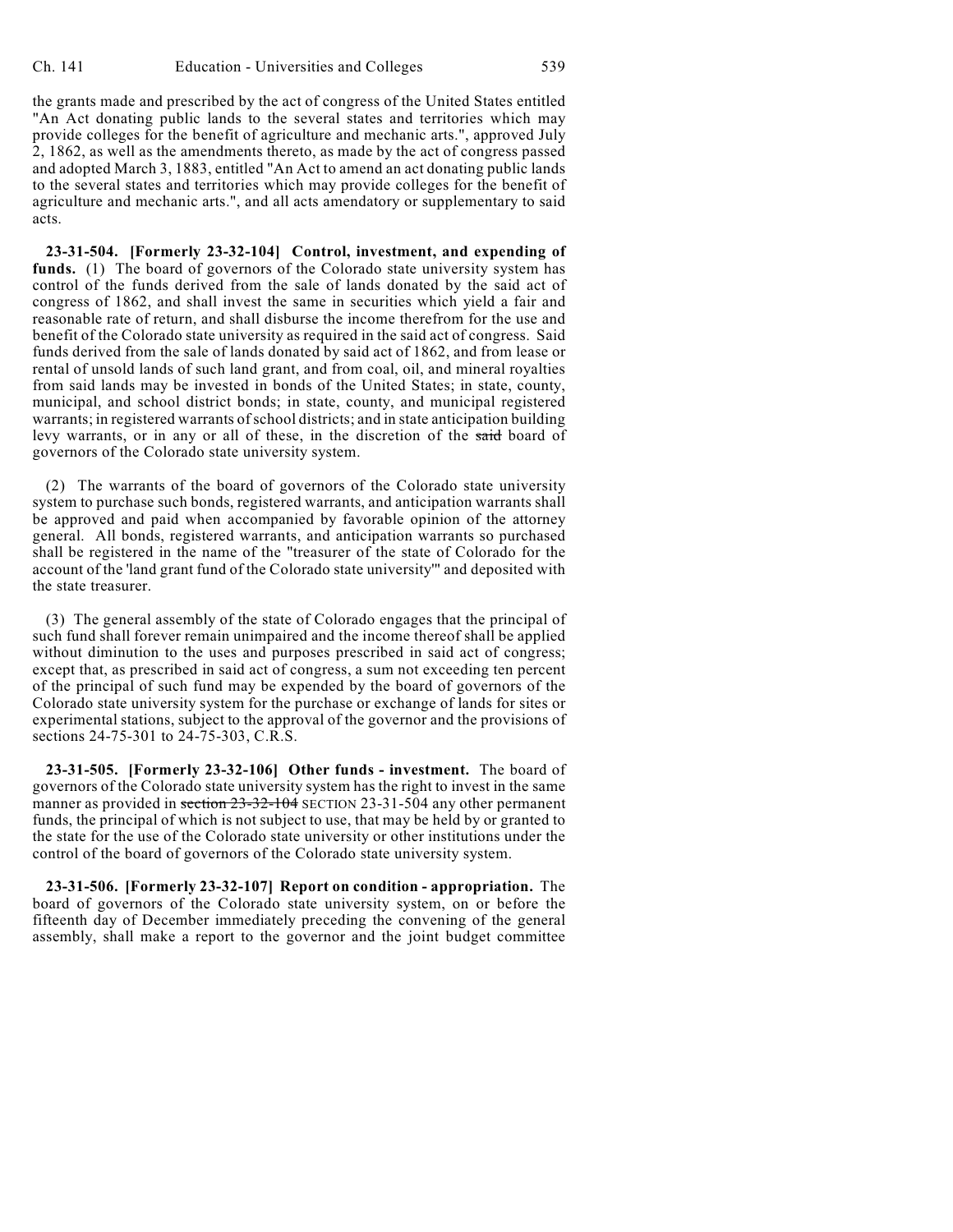showing the condition of said fund, the investment thereof, the security taken therefor, and the amount of income derived therefrom. The report shall be submitted by the governor to the general assembly. If such THE report shows any loss in such funds, the amount of such THE loss shall be included in the governor's budget in order that the general assembly may fulfill the contractual obligations assumed by the state in accepting the provisions and grants of said act of congress of 1862 through an appropriation to repay such THE loss and keep the principal of such fund unimpaired.

**23-31-507. [Formerly 23-32-108] Management of funds.** The board of governors of the Colorado state university system is designated to receive, manage, and disburse all funds not permanent in character derivable and derived under the several acts of congress supplementary to the act of congress of 1862.

**23-31-508. [Formerly 23-32-109] Purpose of sections.** It is the design of the general assembly in passing sections 23-32-103 to 23-32-109 SECTIONS 23-31-503 TO 23-31-508 to supplement and make more definite previous acts of acceptance of said several grants and the conditions thereof, and particularly to definitely provide for the management and investment of the permanent funds so derived, to the end that the engagements of the state with reference thereto may be kept.

**23-31-509. [Formerly 23-32-110] Acceptance of congressional act of 1928.** Full and complete acceptance, ratification, and assent is made and given by the state of Colorado to all the provisions, terms, grants, and conditions and purposes of the grants made and prescribed by the act of congress of the United States entitled "An Act to provide for the further development of agricultural extension work at the agricultural colleges in the severalstates, receiving the benefit of the act entitled 'An Act donating public lands to the several states and territories which may provide colleges for the benefit of agriculture and mechanic arts.', approved July 2, 1862, and all acts supplementary thereto, and the United States department of agriculture, approved May 22, 1928." The action of the governor of the state in accepting in behalf of the state of Colorado the provisions of the said act of congress for the period from its approval to the adjournment of the present session of the general assembly as authorized by said act of congress is ratified.

**23-31-510. [Formerly 23-32-111] Control of funds.** The board of governors of the Colorado state university system has the control of the funds appropriated by the said act of congress and shall disburse the same in accordance with the terms and provisions of the act of congress.

**23-31-511. [Formerly 23-32-112] Congressional act of 1914 accepted.** Full and complete acceptance and assent is made and given by the state of Colorado to the provisions, terms, and conditions made and prescribed by the act of congress of the United States entitled "An Act to provide for cooperative agricultural extension work between the agricultural colleges in the several states receiving the benefits of an act of congress approved July 2, 1862, and of acts supplementary thereto, and the United States department of agriculture, known as the Smith-Lever Act, approved May 8, 1914." The Colorado state university in the state of Colorado is designated as the beneficiary of said act under the direction of the board of governors of the Colorado state university system.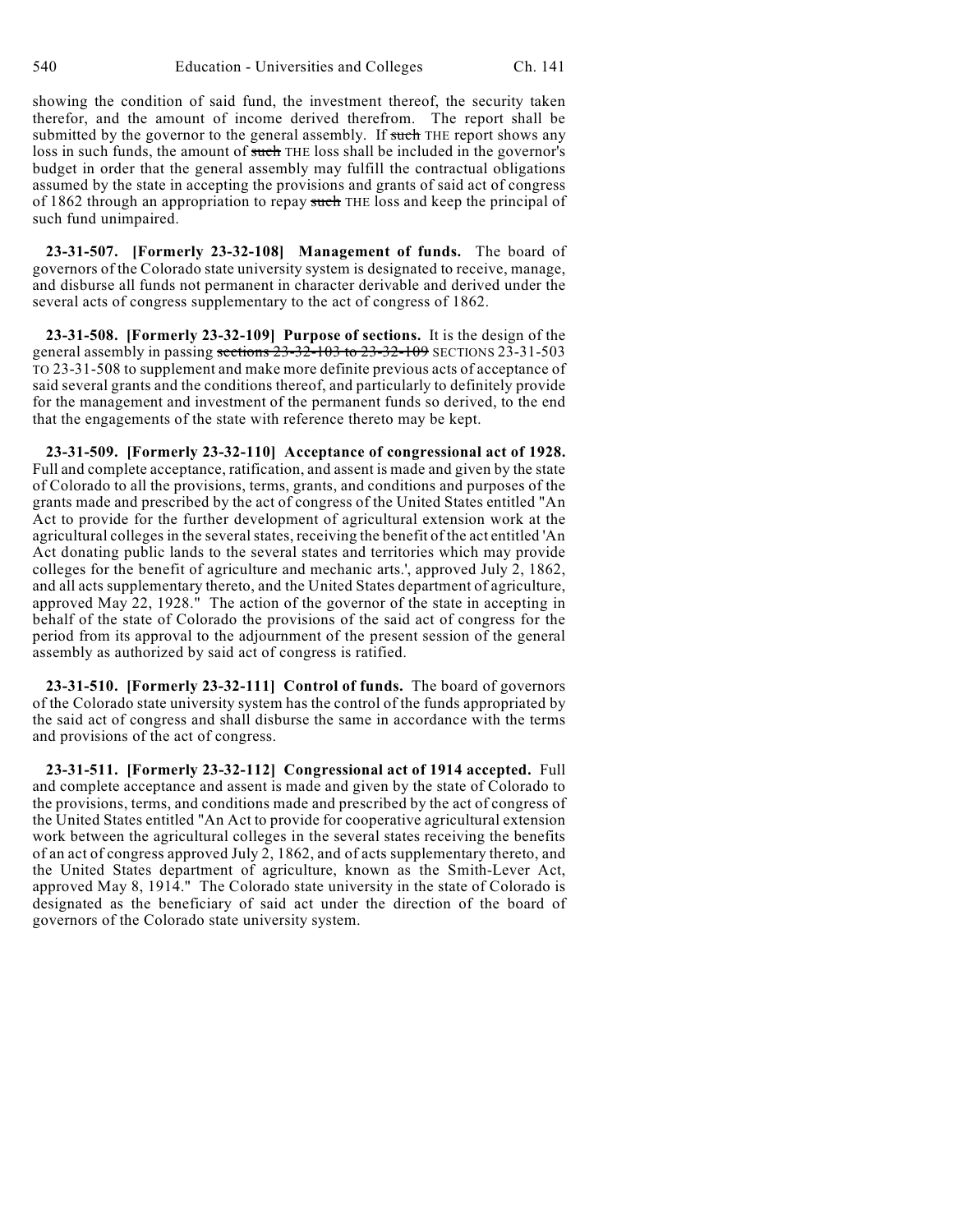**23-31-512. [Formerly 23-32-113] Board to receive and expend funds.** The board of governors of the Colorado state university system is designated as the officer of the state of Colorado duly authorized to receive and expend the funds available under said act of congress to the state of Colorado for the uses and purposes therein prescribed.

**23-31-513. [Formerly 23-32-114] Acceptance of congressional act of 1935.** Full and complete acceptance, ratification, and assent is made and given by the state of Colorado to all the provisions, terms, grants, and conditions and purposes of the grants made and prescribed by the act of congress of the United States entitled "An Act to provide for research into basic laws and principles relating to agriculture and to provide for the further development of cooperative agricultural extension work and the more complete endowment and support of land-grant colleges.", approved June 29, 1935. The action of the governor of the state in accepting in behalf of the state of Colorado the provisions of the said act of congress for the period from its approval to the adjournment of the thirty-first session of the general assembly as authorized by said act of congress is ratified.

**23-31-514. [Formerly 23-32-115] Control of funds from 1935 act.** The board of governors of the Colorado state university system has the control of the funds appropriated by the said act of congress and shall disburse the same for the use and benefit of the Colorado state university for instruction, for research and investigations, and for cooperative agricultural extension work in accordance with the terms and provisions of said act of congress.

## PART 6 EXPERIMENT STATIONS

**23-31-601. [Formerly 23-33-101] Acceptance of congressional act of 1862.** Full and complete acceptance, ratification, and assent is made and given by the state of Colorado to all of the provisions, terms, grants, and conditions and purposes of the grants made and prescribed by the act of congress of the United States entitled "An Act to establish agricultural experimentstations in connection with the colleges established in the several states, under the provisions of an act approved July 2, 1862, and of the acts supplementary thereto."

**23-31-602. [Formerly 23-33-102] Control of fund.** The board of governors of the Colorado state university system has the control of the fund appropriated by the said act of congress and shall disburse the same for the use and benefit of the agricultural experiment station department of the Colorado state university in accordance with the terms and provisions of said act of congress.

**23-31-603. [Formerly 23-33-103] Acceptance of congressional act of 1906.** Full and complete acceptance, ratification, and assent is made and given by the state of Colorado to all the provisions, terms, grants, and conditions and purposes of the grants made and prescribed by the act of congress of the United States entitled "An Act to provide for an increased annual appropriation for agricultural experiment stations and regulate the expenditure thereof.", approved March 16, 1906.

**23-31-604. [Formerly 23-33-104] Board to control fund.** The board of governors of the Colorado state university system has the control of the fund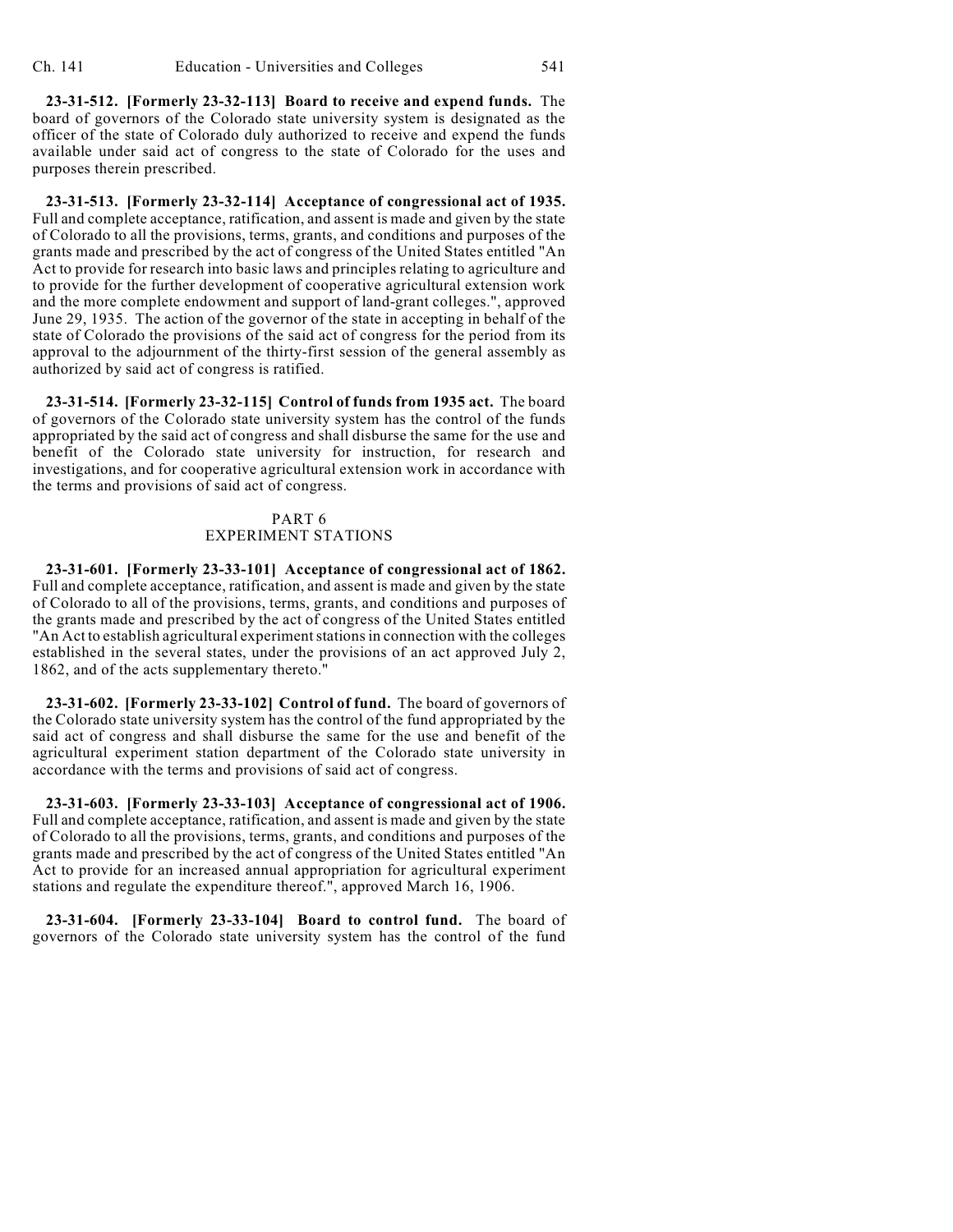appropriated by the said act of congress and shall disburse the same for the use and benefit of the agricultural experiment station department of the Colorado state university in accordance with the terms and provisions of said act of congress.

**23-31-605. [Formerly 23-33-105] Board to cooperate with counties.** The board of governors of the Colorado state university system is authorized to cooperate with the several counties of the state in research work and in investigations of matters pertaining to the agricultural and industrial development of the counties and state upon such terms and in such manner as may be mutually agreed upon by the respective boards of county commissioners and the board of governors of the Colorado state university system.

**23-31-606. [Formerly 23-33-106] Employees and specialists.** The board of governors of the Colorado state university system is vested with the power to employ and to discharge, as in its opinion the interests of the service require, all employees and specialists engaged to carry out the provisions of this section and section 23-33-105 SECTION 23-31-605.

**23-31-607. [Formerly 23-33-107] Stations established.** For the furtherance and promotion of the agricultural interests of this state, an agricultural experimental station is STATIONS ARE established. in that section of country commonly known as the divide in the northern part of El Paso county, more particularly described as township eleven, range sixty-five west, or eleven, range sixty-four west, of the sixth principal meridian. The precise location LOCATIONS shall be determined as provided in section 23-33-108 SECTION 23-31-608.

**23-31-608. [Formerly 23-33-108] Board to secure lands.** The board of governors of the Colorado state university system is authorized to select the necessary lands, secure the same either by lease or purchase, make all necessary improvements in the way of buildings and fences, and take such steps as it deems necessary to successfully establish said stations.

**23-31-609. [Formerly 23-33-109] Board to supervise.** The board of governors of the Colorado state university system has the control and supervision of said station. It shall appoint a superintendent and such other officers and employees as necessary to carry on the said station successfully. It shall have power to fix salaries and all compensation of employees and is empowered to fix such rules and regulations necessary for the successful attainment of the object for which said station is established and maintained. It shall also appoint three resident trustees who shall act without compensation; except that, when it becomes necessary, they may be allowed traveling expenses in attending to the discharge of their duties.

**23-31-610. [Formerly 23-33-110] Objects of stations.** The object of this THE agricultural experimental station STATIONS is to determine the adaptability of crops of grain, grasses, root crops, and all other growths which may grow in this latitude and the most economical method of producing the best results in growing such crops with and without irrigation. In aid of these objects, the board of governors of the Colorado state university system may select land, not to exceed two hundred acres, in the San Luis valley, out of the state lands there found for this purpose, and shall appoint three local trustees for the management of the same. In aid of these objects, the board of governors of the Colorado state university system may select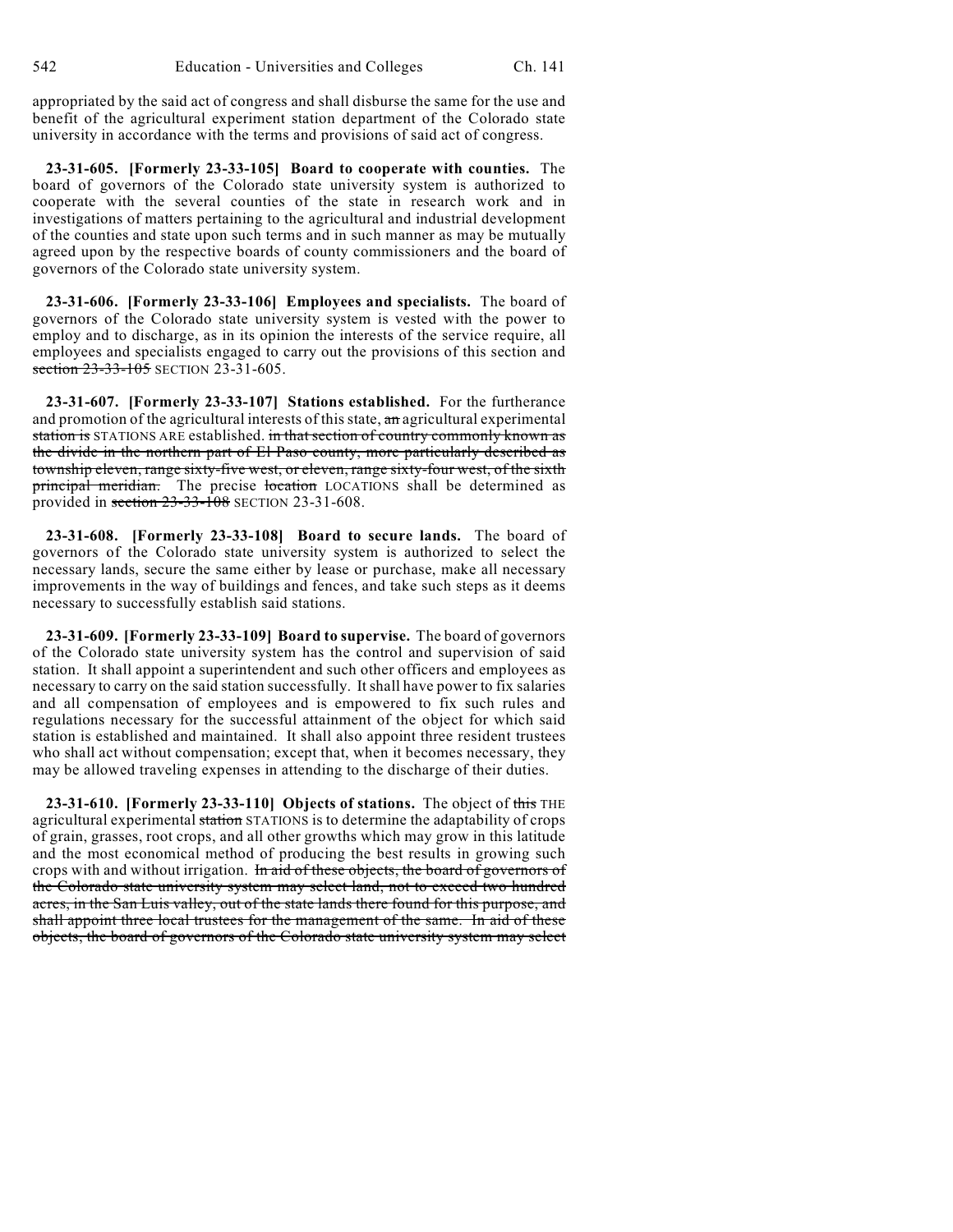land, not to exceed two hundred acres, in the Arkansas valley in the county of Bent, out of the state lands there found for this purpose, and shall appoint three local trustees for the management of the same. In further aid of these objects, the board of governors of the Colorado state university system may select lands, to the extent of two hundred acres, in the valley of the Uncompahgre river, or the valley of the Gunnison river, or the valley of the north fork of the Gunnison river in Delta county, state of Colorado, for the purpose of an experimental agricultural station, and shall appoint three local trustees to manage the same. Such lands shall be selected from state lands or secured by purchase, gift, or donation, as the board of governors of the Colorado state university system may decide.

**23-31-611. [Formerly 23-33-111] Proceeds from station.** The proceeds arising from the sale of products of agricultural experimental stations shall be applied in the liquidation of the running expenses. All moneys so accruing shall be credited as coming from the state and applied as part or whole payment of any amount which may be appropriated from the funds of the state for the maintenance of the stations.

**23-31-612. [Formerly 23-33-112] Expenses - how paid.** To enable the board of governors of the Colorado state university system to carry out the provisions of sections 23-33-107 to 23-33-112 SECTIONS 23-31-607 TO 23-31-612, it is authorized to expend such amount as it may deem necessary in establishing agricultural experimental stations, out of any moneys which may accrue to the state by action of the congress of the United States for the purpose of establishing agricultural experimental stations in the various states and territories of the United States.

# PART 7

# COLORADO COOPERATIVE EXTENSION SERVICE

**23-31-701. [Formerly 23-34-101] Short title.** This article PART 7 shall be known and may be cited as the "Colorado Cooperative Extension Service Act".

**23-31-702. [Formerly 23-34-102] Acknowledgment of related federal laws.** (1) Section  $23-32-112$  Section 23-31-511, accepting and assenting to the provisions, terms, and conditions of the act of congress known as the "Smith-Lever Act" (38 Stat. 372) providing for cooperative extension programs, is acknowledged.

(2) Subsequent congressional enactments, including the "National Agricultural Research, Extension, and Teaching Policy Act of 1977" (Title XIV, Public Law 95-113, September 29, 1977), the "International Food and Agricultural Development Act of 1975" (Title XII, Public Law 94-161, December 20, 1975), and the "Rural Development Act of 1972" (Title V, Public Law 92-419, October 3, 1972), are acknowledged as authorizing, supplementing, expanding, and redefining the federal role in cooperative extension programs, including those conducted in cooperation with the Colorado cooperative extension service.

(3) Nothing in this section shall be construed to oblige the state in any way to institute or maintain with state funds any program in contravention of the laws of Colorado or the interest of the general assembly in providing for the education needs of the people.

**23-31-703. [Formerly 23-34-103] Responsibility and objectives.** (1) Primary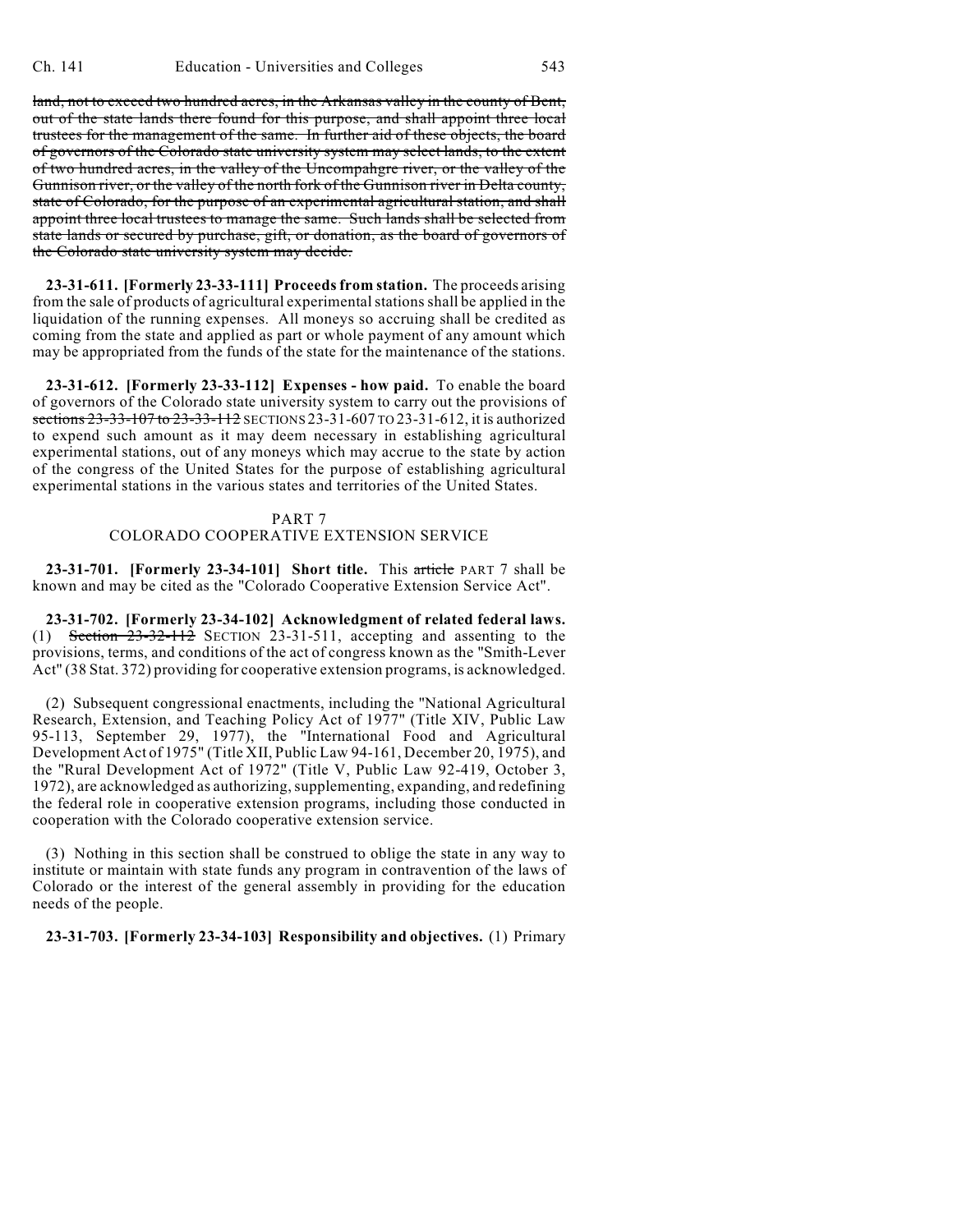responsibility, according to section 23-34-102 SECTION 23-31-702, for statewide programs of educational noncredit, informal extension conducted through cooperative federal, state, and county relationships and as more particularly authorized in this article PART 7 shall continue to lie with the Colorado state university cooperative extension service, referred to in this article as the "service".

(2) The objectives of the service's programs shall continue to be the dissemination of information to the people of this state in order to assist them in applying the results of scientific research and technological developments, as well as lessons from practical experience, to the solution of individual, family, and community problems, drawing on relevant knowledge from various fields, including but not limited to agriculture, natural resources, home economics, nutrition, health, citizenship, and community and economic development.

**23-31-704. [Formerly 23-34-104] Organization - cooperative relationships.** (1) The service is an organizational unit of the Colorado state university, under the supervision and control of the university's administration and the board of governors of the Colorado state university system.

(2) Programs of the service shall reflect and respond to problems, needs, and opportunities in the state and its regions as formulated and articulated through the participation and involvement of the people, and said programs shall be conducted in accordance with program plans pursuant to agreements with federal and state agencies and with local governments and shall be consistent with authorizations of the congress, the general assembly, and local governments.

(3) In support of program objectives, the service is authorized, pursuant to the policies of the university and the service's governing board, to enter into contracts and agreements with the United States department of agriculture, other federal departments and agencies, state departments, agencies, and institutions, county and other local governments, and private organizations and associations to further extension programs and to provide for funding and administration of said programs.

(4)  $(a)$  The service is authorized to establish a state advisory committee, which shall consist of no more than eighteen members who shall equitably represent all regions of the state, to assist in the planning, implementation, and evaluation of the extension programs statewide; is authorized to cooperate with boards of county commissioners in the creation of county or area advisory committees to assist local extension personnel in planning, developing, implementing, and evaluating programs and performance; may establish administrative standards, operating procedures, and methods for utilizing such advisory committees; and may make the utilization of said standards, operating procedures, and methods for utilizing such advisory committees a basis for program cooperation and coordination.

#### (b) (Deleted by amendment, L. 92, p. 954, § 5, effective March 19, 1992.)

**23-31-705. [Formerly 23-34-105] Authority to accomplish purposes of part.** (1) The service is authorized, pursuant to applicable university, state, and federal policies and procedures, to spend appropriated funds, to collect and expend reasonable and proper service fees, to employ personnel, purchase materials and supplies, and to take other necessary action to facilitate the accomplishment of the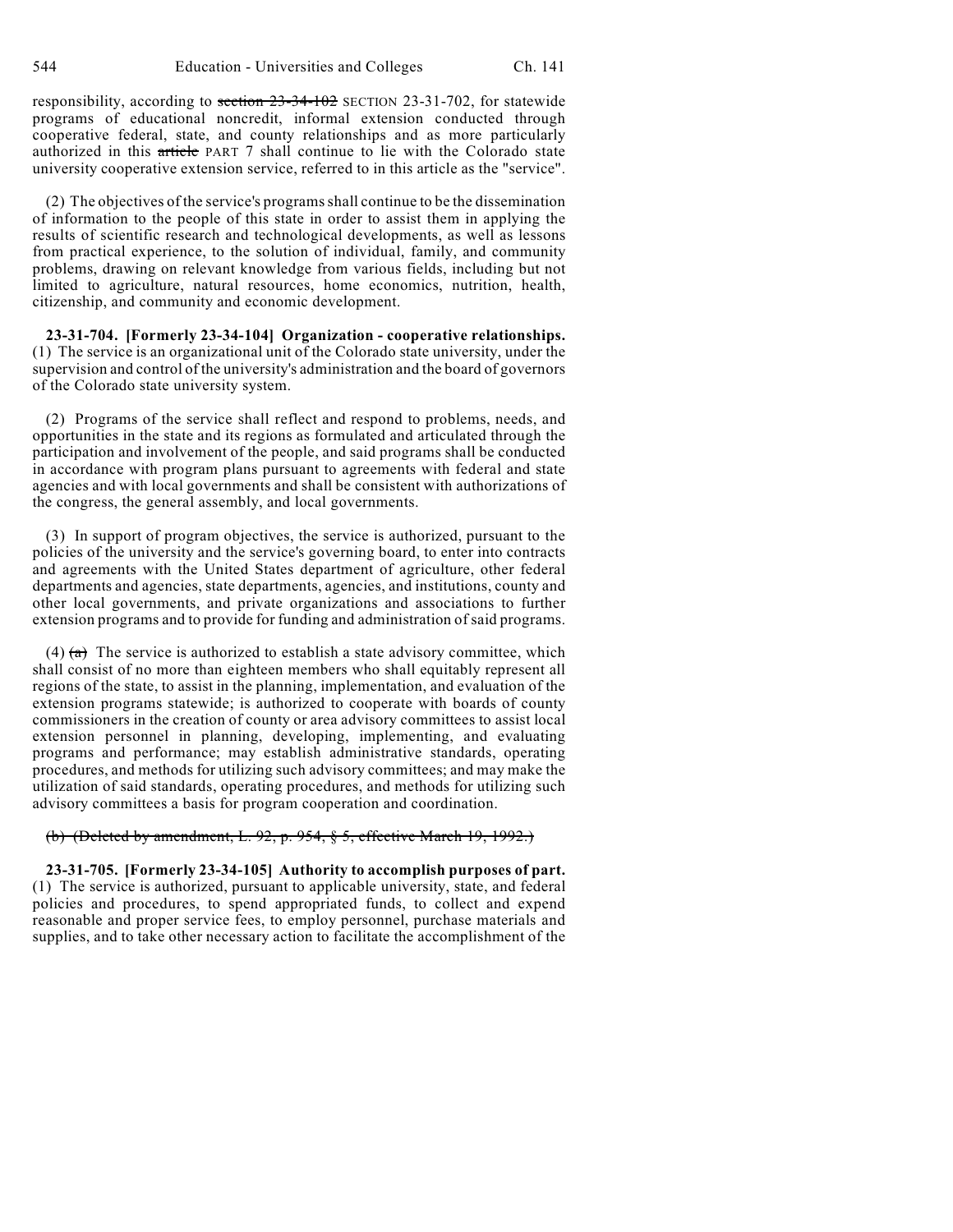purposes of this article PART 7, including but not limited to the following:

(a) Training of group leaders and directing of group educational activities;

(b) Conduct of workshops, institutes, conferences, and noncredit short courses at Colorado state university or at convenient locations in the state;

(c) Use of demonstrations and other appropriate educational methods and dissemination of information by appropriate means, including press, radio, television, and other forms of communication;

(d) Cooperation with federal, state, and local agencies, other universities and colleges, private organizations, and institutions to further program objectives; and

(e) Development of interstate and multicounty administrative or program arrangements, memoranda of understanding, and agreements to achieve state extension objectives.

**23-31-706. [Formerly 23-34-106] Reporting and accountability.** (1) In addition to such reports as may be required under federal laws and agreements, the service shall:

(a) Provide annual reports to the governor reviewing activities and goal accomplishments, assessing the value and significance of extension program activities, and indicating problems, needs, and opportunities, especially such as might require the attention of the general assembly and the governor. Six copies of each report shall be filed with the legislative council.

(b) Prepare such other information as may be requested by the general assembly or the governor in areas of the service's concern and responsibility.

#### PART 8

#### COLORADO WATER RESOURCES RESEARCH INSTITUTE

**23-31-801. [Formerly 23-35-101] Colorado water resources research institute - creation.** (1) There is hereby created the Colorado water resources research institute, referred to in this article PART 8 as the "institute", for the purposes of developing, implementing, and coordinating water and water-related research programs in the state and transferring the results of research and new technologies to potential users.

(2) The institute shall be a unit of the Colorado state university under the supervision and control of the university's administration and the board of governors of the Colorado state university system.

(3) The principal administrative officer of the institute shall be a director, who shall be appointed by the president of the Colorado state university with the approval of the board of governors of the Colorado state university system and who shall be under the direct supervision of the president of Colorado state university or a vice-president thereof designated by the president. To meet the purposes of the institute, the director, with the advice of the advisory committee established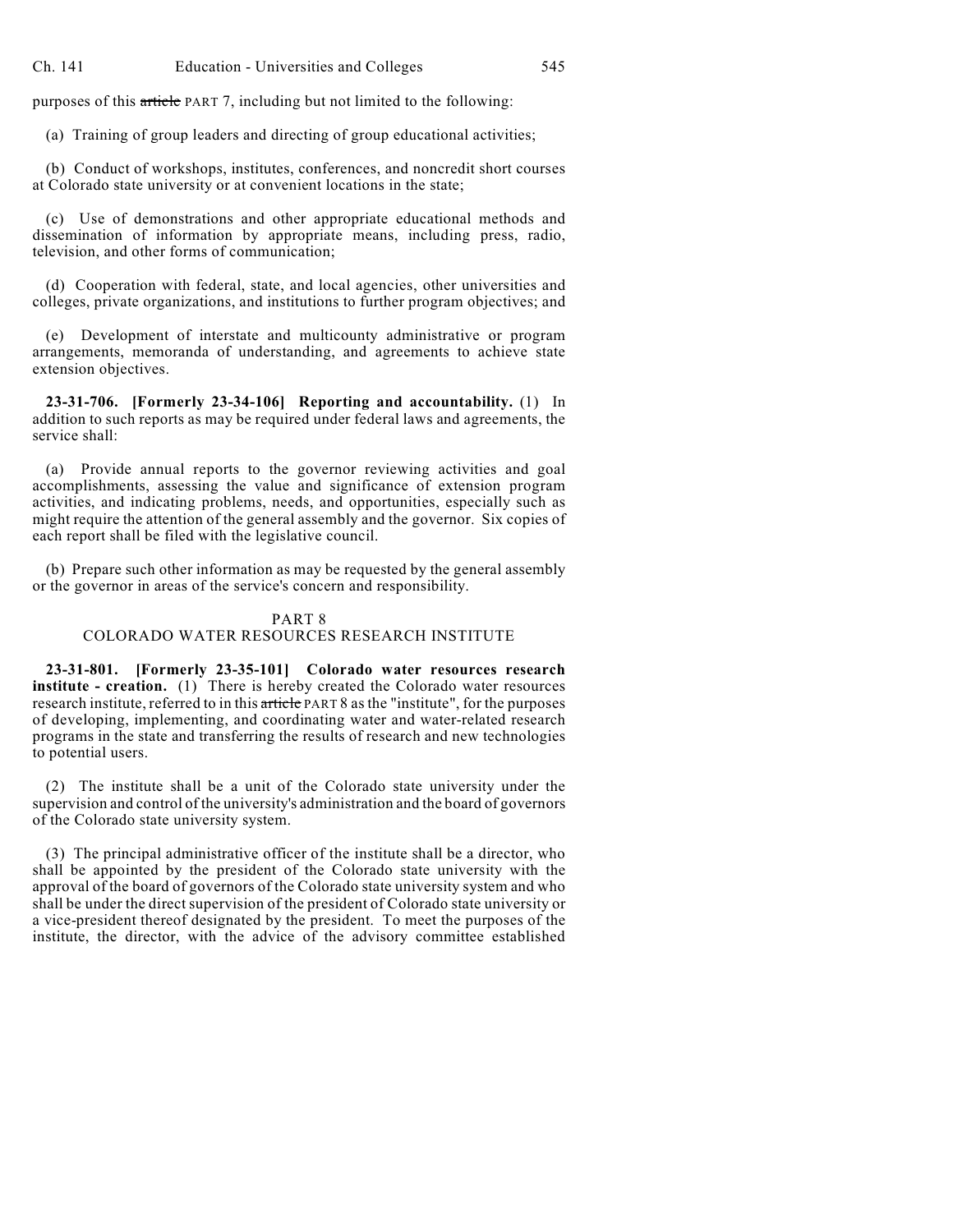pursuant to section 23-35-102 SECTION 23-31-802, shall develop appropriate policies and procedures for identification of priority research problems; for collaborating with water user associations, other universities, federal, state, and local government agencies, and the general assembly in the formulation of its research program; for selection of projects to be funded; and for the dissemination of information and transfer of technology which is produced by the research.

(4) It is the duty of the institute to:

(a) Consult with state and local government agencies, water user associations, the general assembly, and other potential users of research in identifying and prioritizing water problems for research;

(b) Negotiate and administer contracts with other universities of the state for the conduct of research projects.

#### (c) Repealed.

 $(d)(c)$  Disseminate new information and facilitate transfer and application of new technologies as they are developed;

 $(e)$  (d) Provide for liaison between Colorado and the federal research funding agencies as an advocate for Colorado water research needs;

 $(f)$  (e) Facilitate and stimulate research that:

(I) Deals with policy issues facing the general assembly;

(II) Supports state water agencies' missions with research on problems encountered and expected;

(III) Provides water planning and management organizations with tools to increase efficiency and effectiveness of water planning and management.

(5) The institute is authorized to employ such professional, clerical, and other personnel needed to carry out the provisions of this article PART 8.

(6)  $(a)$  The institute is authorized to expend state funds appropriated by the general assembly for cost sharing on projects funded with federal or private moneys.

(b) Repealed.

**23-31-802. [Formerly 23-35-102] Advisory committee on water research policy.** (1) There is hereby created the advisory committee on water research policy that shall consist of at least ten members appointed by the director of the institute.

(2) Members of the advisory committee shall serve terms of four years. Members shall serve without compensation and are not entitled to reimbursement of expenses incurred in the performance of their duties.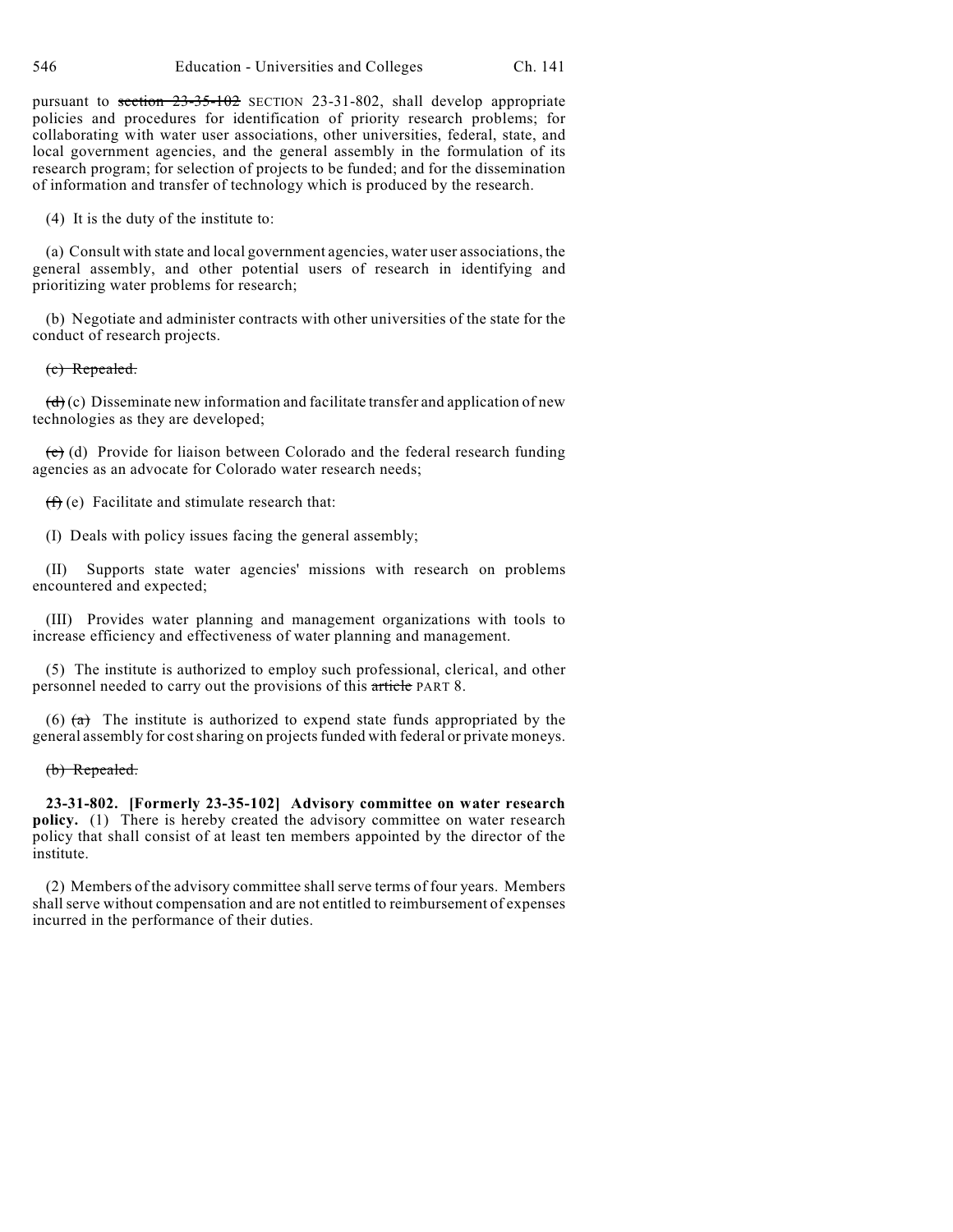(3) The advisory committee shall recommend policy guidelines for implementing the functions of the institute and shall evaluate the programs of the institute. The advisory committee shall also advise and counsel the director of the institute and shall make recommendations to assist the director in carrying out the purposes of this article PART 8.

**23-31-803. [Formerly 23-35-102.3] Water research fund.** (1) There is hereby established in the state treasury the water research fund, referred to in this article PART 8 as the "fund". The fund shall consist of gifts, grants, and donations accepted by the institute. The moneys in the fund are hereby continuously appropriated to the institute, and the institute may expend moneys from the fund for any purpose consistent with this article. Any interest derived from the deposit and investment of moneys in the fund shall be credited to the fund. At the end of any fiscal year, all unexpended and unencumbered moneys in the fund shall remain therein and shall not be credited or transferred to the general fund or any other fund.

(2) It is the intent of the general assembly that no general fund dollars be appropriated for the water resources research institute.

**23-31-804. [Formerly 23-35-103] Repeal of part.** This article PART 8 is repealed, effective July 1, 2017.

**SECTION 3.** Title 23, Colorado Revised Statutes, is amended BY THE ADDITION OF A NEW ARTICLE CONTAINING RELOCATED PROVISIONS, WITH AMENDMENTS, to read:

#### **ARTICLE 31.5 Colorado State University - Pueblo**

**23-31.5-101. [Formerly 23-55-101] University established - role and mission.** There is hereby established a university at Pueblo, to be known as Colorado state university - Pueblo, which shall be a regional, comprehensive university, with moderately selective admissions standards. The university shall offer a broad array of baccalaureate programs with a strong professional focus and a firm grounding in the liberal arts and sciences. The university shall also offer selected masters-level graduate programs.

**23-31.5-102. [Formerly 23-55-103] Board of governors of the Colorado state university system to supervise.** The board of governors of the Colorado state university system has the general supervision of the Colorado state university - Pueblo and the control and direction of the funds and appropriations made thereto and has the power to receive, demand, and hold for the uses and purposes of said university all money, lands, and other property that may be donated, devised, or conveyed thereto and to apply the same in such manner as shall best serve the objects and interests of the said university.

**23-31.5-103. Who shall constitute faculty.** THE PRESIDENT AND THE FACULTY SHALL CONSTITUTE THE FACULTY OF THE COLORADO STATE UNIVERSITY - PUEBLO.

**23-31.5-104. Duty of the faculty.** THE FACULTY SHALL HAVE THE RESPONSIBILITY FOR MAKING ACADEMIC POLICY AND GOVERNING THE ACADEMIC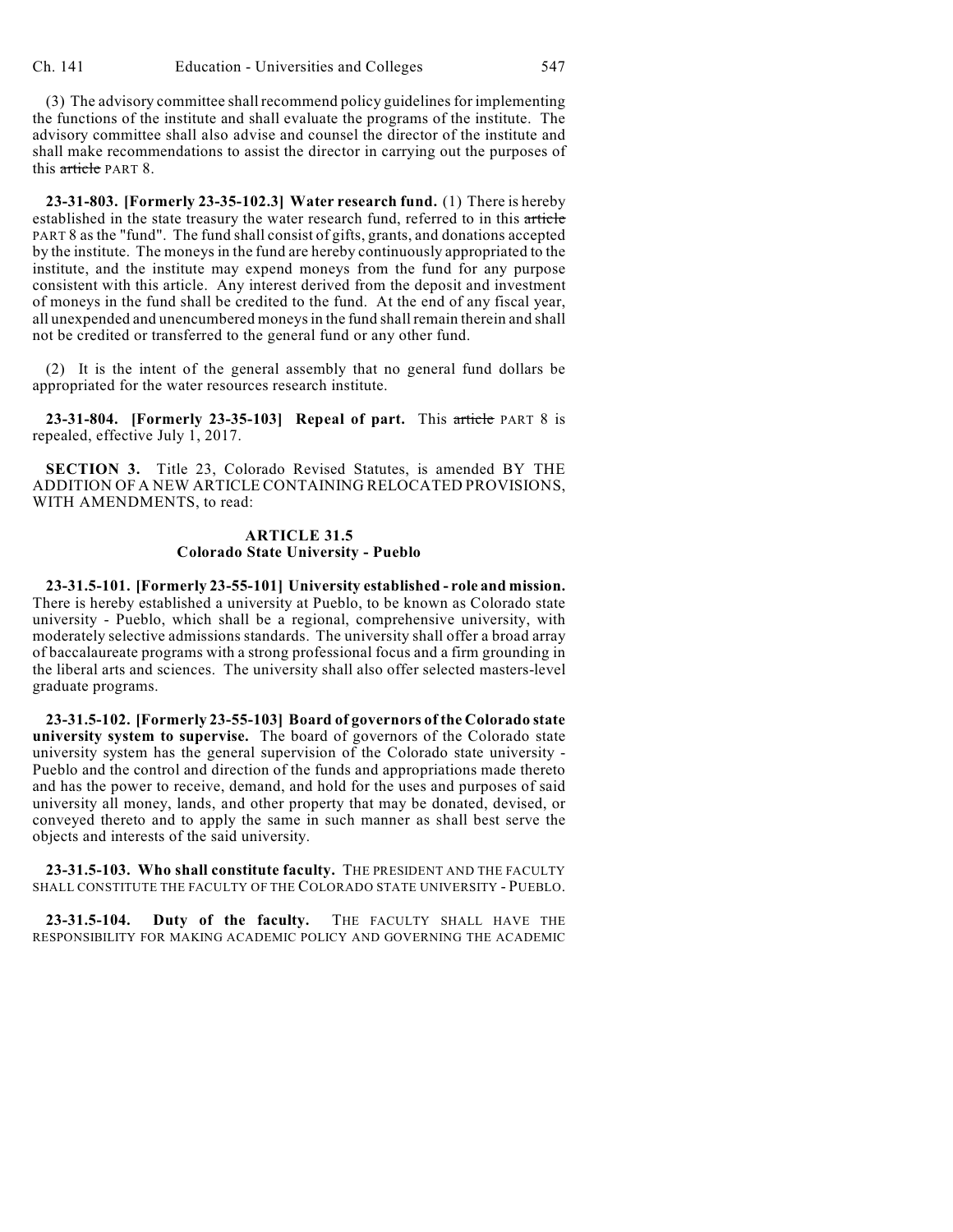AFFAIRS OF THE INSTITUTION.

**23-31.5-105. President - duties.** THE PRESIDENT SHALL BE CHIEF EXECUTIVE OFFICER OF THE COLORADO STATE UNIVERSITY -PUEBLO, AND IT IS HIS OR HER DUTY TO SEE THAT THE RULES AND REGULATIONS OF THE BOARD OF GOVERNORS OF THE COLORADO STATE UNIVERSITY SYSTEM AND THE FACULTY ARE OBSERVED AND EXECUTED.

**23-31.5-106. President may remove officers.** THE SUBORDINATE OFFICERS AND EMPLOYEES, BUT NOT MEMBERS OF THE FACULTY OR THOSE EMPLOYEES FOR WHICH THE BOARD HAS RESERVED PERSONNEL POWERS, SHALL BE UNDER THE DIRECTION OF THE PRESIDENT AND SHALL BE REMOVABLE AT HIS OR HER DISCRETION. THE PRESIDENT MAY FILL VACANCIES OF SUCH SUBORDINATE OFFICERS AND EMPLOYEES SUBJECT TO HIS OR HER PERSONNEL POWER.

**23-31.5-107. President may be professor.** THE PRESIDENT MAY OR MAY NOT PERFORM THE DUTIES OF A PROFESSOR, AS THE BOARD OF GOVERNORS OF THE COLORADO STATE UNIVERSITY SYSTEM SHALL DETERMINE.

**23-31.5-108. [Formerly 23-55-104] Power to acquire land.** The board of governors of the Colorado state university system also has the power to take and hold, by gift, devise, or purchase or through exercise of the power of eminent domain pursuant to law, so much additional land as may become necessary for the location and construction of such additional buildings, structures, and other facilities as may be required for the uses and purposes of said university COLORADO STATE UNIVERSITY - PUEBLO.

**23-31.5-109. [Formerly 23-55-105] Effect of name change.** The legal effect of any statute heretofore designating the Colorado state university - Pueblo by any other name, or property rights heretofore acquired and obligations heretofore incurred under any other name, shall not be impaired.

**23-31.5-110. [Formerly 23-55-106] Additional powers of board.** (1) The board of governors of the Colorado state university system also has the power to lease portions of the grounds of the Colorado state university - Pueblo to private persons and corporations for the construction of dormitory, living, dining, or cottage buildings and to rent, lease, maintain, operate, and purchase such buildings at such university, all in the manner provided by and subject to the limitations contained in sections 23-56-105 to 23-56-111; except that none of such grounds or improvements shall be used in any manner that discriminates against anyone because of race, creed, color, or religion.

(2) In exercising the powers conferred by subsection (1) of this section, the board of governors of the Colorado state university system is authorized to enter into agreements which establish fixed building rental rates for the full term of any building lease, to let individual rooms and quarters within leased buildings at such rental rates as are approved by the said board and prescribed in the lease, and to enter into agreements not to alter such rates during the term of any lease agreement without the prior consent of the building lessor or his or her assigns.

(3) In addition to those powers conferred elsewhere in this article, the board of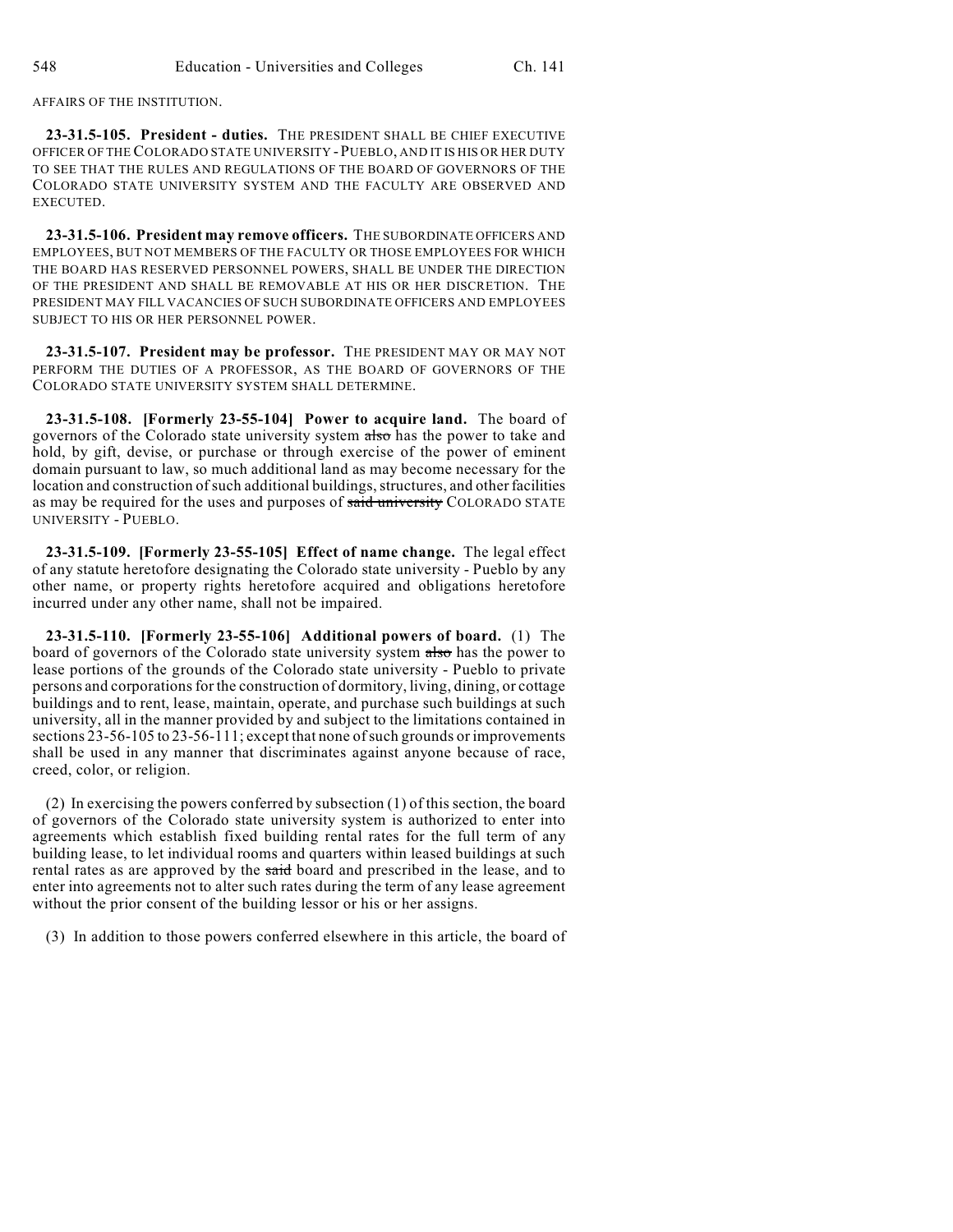governors of the Colorado state university system has the power to:

(a) Appoint a president of the Colorado state university - Pueblo who shall hold the office until removed by the said board or until he or she resigns;

(b) Appoint such other executive officers of the university as may be required;

(c) Appoint such faculty and employees as the necessities of the university demand;

(d) Determine the compensation to be paid to the president, executive officers, faculty, and professional staff.

**23-31.5-111. [Formerly 23-55-107] Board of governors of the Colorado state university system - powers relating to real property.** The board of governors of the Colorado state university system shall have the powers specified in section 23-30-102 regarding the sale, lease, or exchange of real property, or any interest therein, the ownership of which is vested in the board of governors of the Colorado state university system or the Colorado state university - Pueblo. The board of governors of the Colorado state university system shall report all proposed sales, leases, or exchanges of such real property adjacent to or titled in Colorado state university - Pueblo to the Colorado commission on higher education, which will review and approve or disapprove the proposed transaction pursuant to section  $23 - 1 - 106$ .

**SECTION 4.** 24-1-124 (3) (j), Colorado Revised Statutes, is amended to read:

**24-1-124. Department of natural resources - creation - divisions - repeal.** (3) The department of natural resources shall consist of the following divisions:

(j) The division of forestry, created in section 24-33-201 (1), the head of which shall be the state forester, appointed pursuant to section  $23-30-207$  SECTION 23-31-207, C.R.S., and the forestry advisory board, created in section 24-33-202 (1). The division of forestry, the state forester, and THE forestry advisory board shall exercise their powers, duties, and functions as prescribed by law under the department of natural resources and the executive director thereof as if the same were transferred to the department by a **type 2** transfer.

**SECTION 5.** 34-63-102 (5) (a) (I), Colorado Revised Statutes, is amended to read:

**34-63-102. Creation of mineral leasing fund - distribution - advisory committee.** (5) (a) (I) The remaining fifteen percent of all moneys described in paragraph (a) of subsection (1) of this section, any moneys received pursuant to subparagraph (II) of paragraph (b) of subsection (3) of this section, and any moneys received pursuant to subparagraph (II) of paragraph (c) of subsection (3) of this section shall, upon receipt, be paid into the local government mineral impact fund, which is hereby created. The executive director of the department of local affairs shall distribute moneys from such fund pursuant to subsection (3) of this section; except that the remainder provided for in this paragraph (a) shall be distributed in accordance with the purposes and priorities described in subsection (1) of this